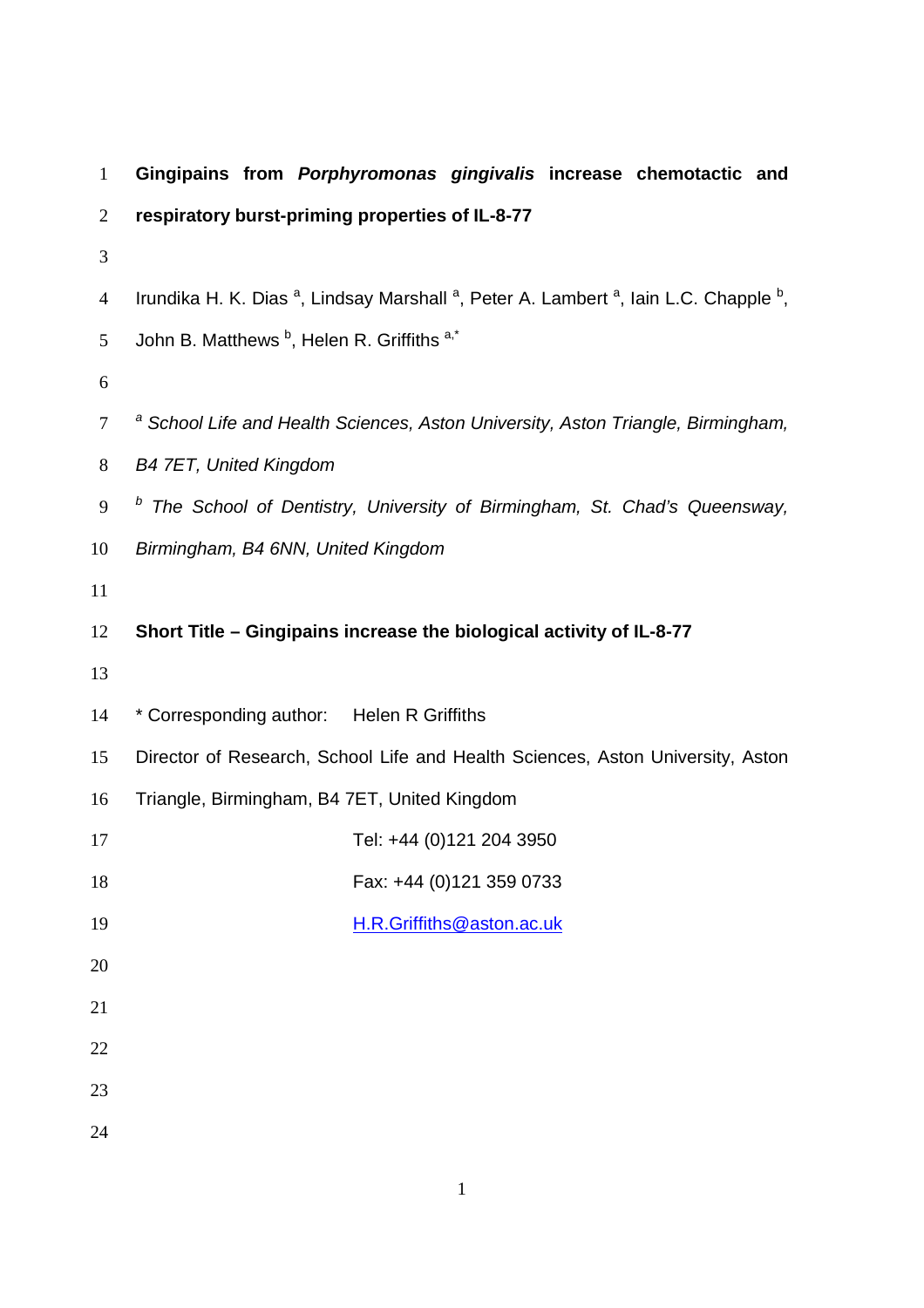## **ABSTRACT**

4 Porphyromonas gingivalis, a gram negative anaerobe, which is implicated in the etiology of active periodontitis, secretes degradative enzymes (gingipains) and sheds proinflammatory mediators (e.g. lipopolysaccharides; LPS). LPS triggers the secretion of interleukin-8 from immune (IL-8-72) and non-immune (IL-8-77) cells. IL-8-77 has low chemotactic and respiratory burst-inducing activity but is susceptible to cleavage by gingipains. This study shows that both R- and K-gingipain treatments of IL-8-77 significantly enhance burst-activation by fMLP and chemotactic activity (p<0.05), but decrease burst-activation and the chemotactic activity of IL-8-72 towards neutrophil-like HL-60 cells and primary neutrophils (p<0.05). Using MS/MS we have demonstrated that R-gingipain cleaves 5 and 11 amino acid peptides from the N-terminal of IL-8-77, and resultant peptides are biologically active, whilst K-gingipain removes an 8 amino acid N-terminal peptide yielding a 69 amino acid isoform of IL-8 which shows enhanced biological activity. During periodontitis, secreted gingipains may differentially affect neutrophil chemotaxis and activation in response to IL-8 according to the cellular source of the chemokine.

- 
- 
- 
- 
-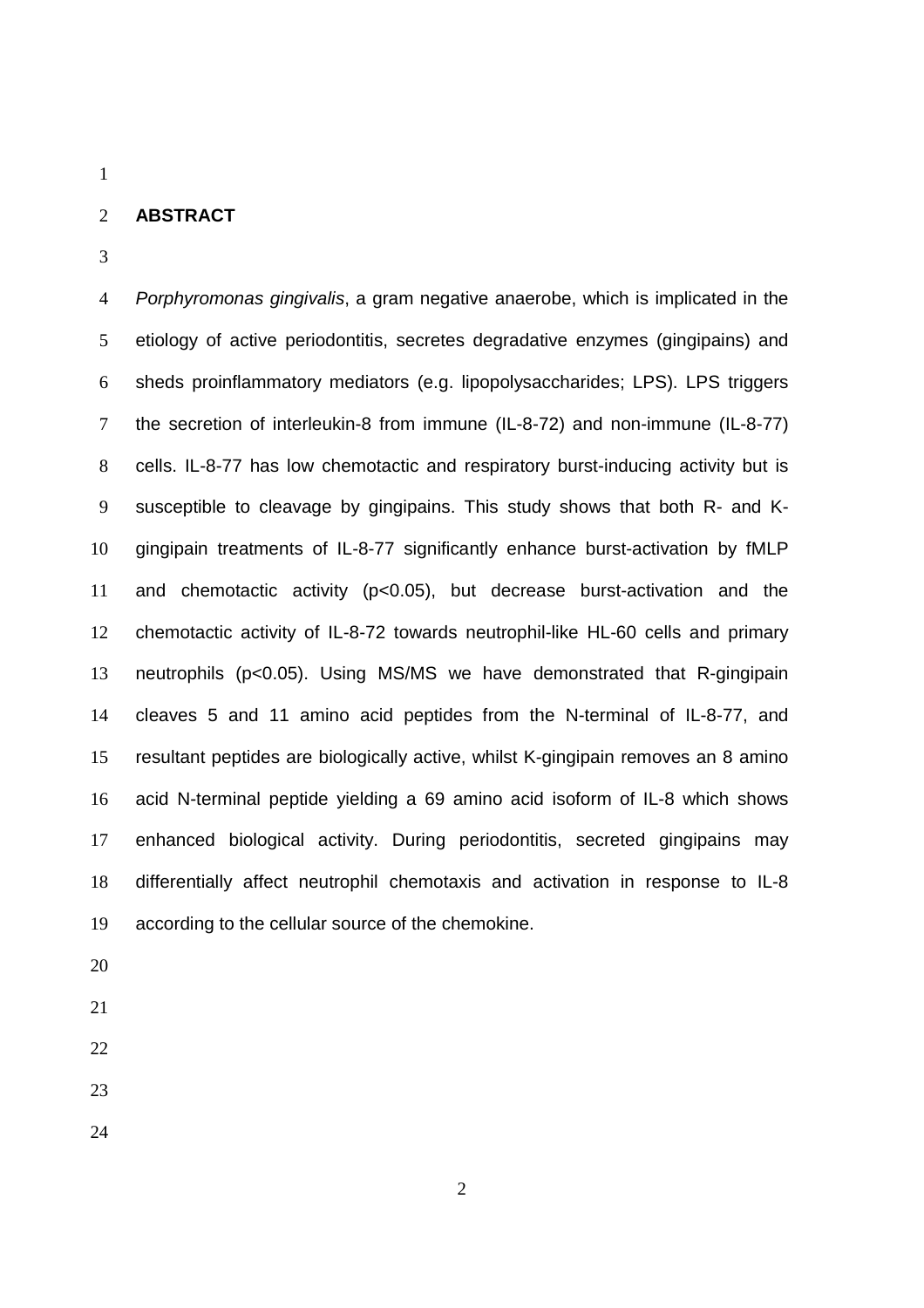# **Key words**

Chemotaxis, Interleukin-8, Gingipain, inflammation, neutrophils, respiratory burst

# **Abbreviations**

- Lipopolysaccharide (LPS), Interleukin-8 (IL-8), Arginine-specific gingipain (Rgp), Lysine-
- specific gingipain (Kgp), Porphyromonas gingivalis (Pg), formyl-methionine-leucine-
- phenylalanine (fMLP).
- 
- 
- 
- 
- 
- 
-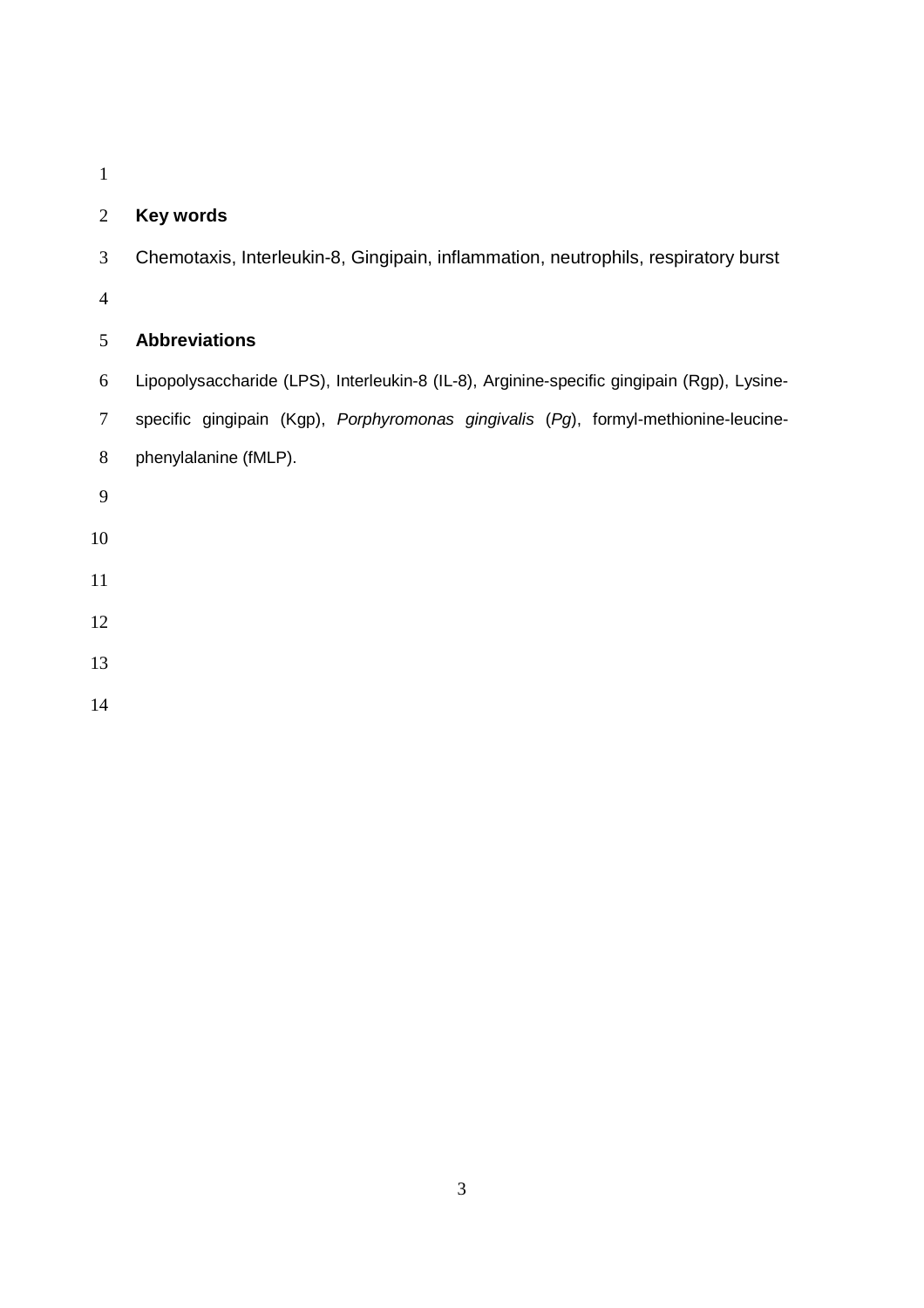#### **INTRODUCTION**

Inflammatory periodontal diseases have an infectious aetiology and are characterised by excess inflammation within the periodontal tissues, which can progress to alveolar bone loss and ultimately tooth loss (4). The primary aetiological agent for periodontitis is the subgingival plaque biofilm and disease progression is associated with an ecological shift in biofilm composition to a predominantly anaerobic flora (5, 27). Evidence indicates that this in turn triggers the host response, which in susceptible patients is abnormal, involving excess generation of proteolytic enzymes (9) and reactive oxygen species (ROS; (18)) both of which are important determinants of disease progression and severity (5, 11). Neutrophilic inflammation is the major source of the tissue destructive species (6) and recent studies have demonstrated that peripheral blood neutrophils from periodontitis patients are both hyper-reactive to Fcγ-receptor stimulation and also demonstrate baseline hyper-activity, with respect to extracellular ROS release (17, 18). The extracellular ROS production from neutrophil infiltrates into the periodontium is significant (17) but modest, however, any process which results in enhanced polymorphonuclear leukocyte recruitment to, or retention (e.g. delayed apoptosis) within the periodontal tissues may contribute to ROS-mediated tissue damage.

22 The oral anaerobic rod, *Porphyromonas gingivalis*, is the organism most strongly associated with active periodontitis (1). This organism possesses a number of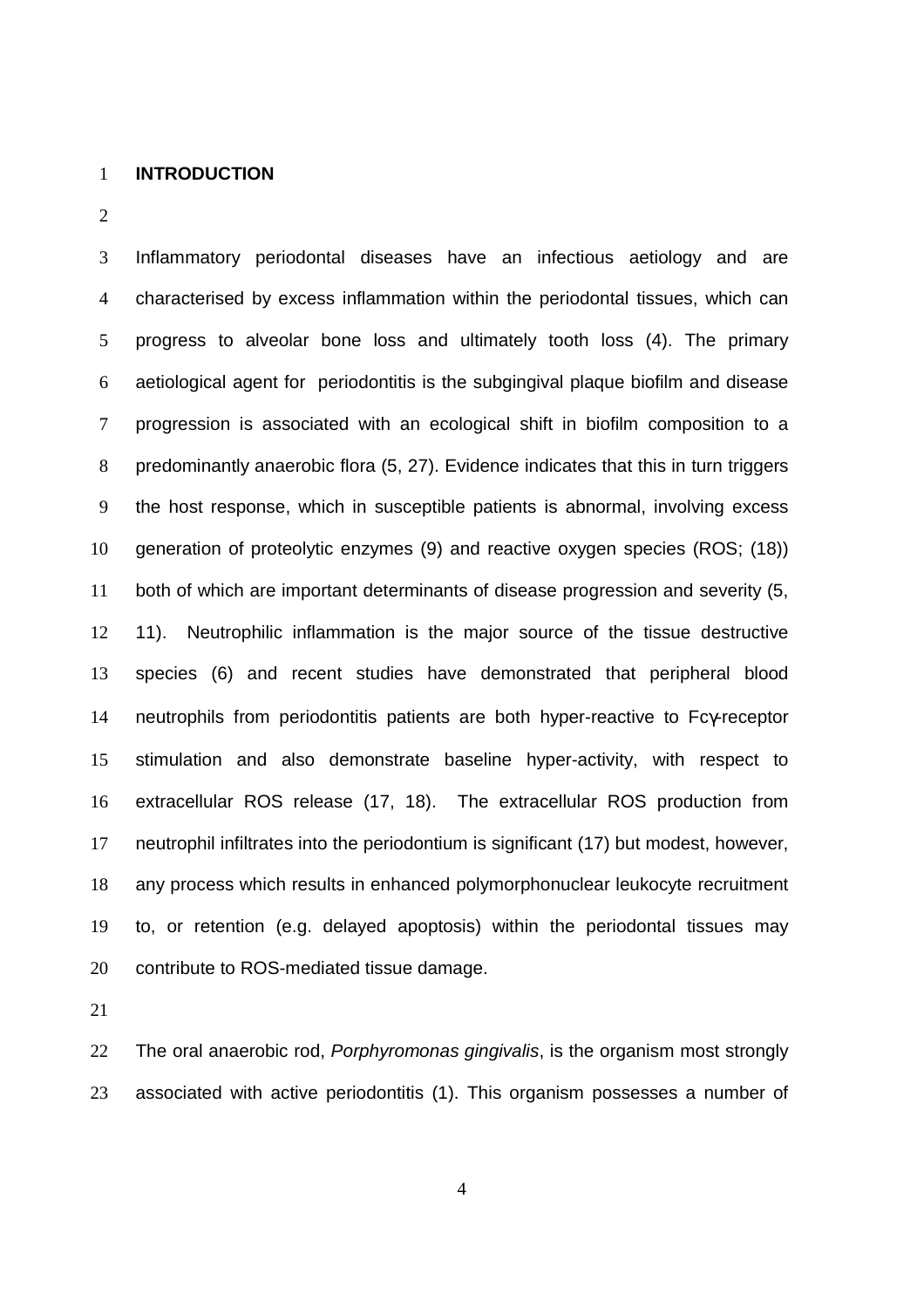virulence determinants which potentially contribute to its pathogenicity including 2 the ability to secrete a range of degradative proteinases (1); among these, the gingipains have been extensively studied (15). Furthermore, the pathogenic bacteria within the subgingival environment shed proinflammatory mediators such as lipopolysaccharide (LPS). LPS in turn triggers the secretion of chemokines/cytokines such as IL-1β, TNF-α, IL-6 and interleukin-8 (IL-8-72) from resident inflammatory cells, which contribute to the initial inflammatory response (20).

IL-8 is a major chemokine with potent stimulatory effects on neutrophils including 11 chemotaxis, degranulation, and cytoplasmic  $Ca^{2+}$  elevation. IL-8 is a small polypeptide with a molecular weight of 8-10kD (22) that was originally isolated from monocytes (2). Subsequent studies have shown that IL-8 is also produced from a wide range of cell types including fibroblasts, epithelial cells/keratinocytes, lymphocytes, endothelial cells and neutrophilic polymorphonuclear leukocytes (neutrophils). In response to stimulus, IL-8 is produced as a 99 amino acid long precursor polypeptide (2), which is subsequently processed into a biologically active peptide. IL-8 varies in length from 79 amino acids through to 77, 72, 71, 70 and 69 amino acid variants (23). Although IL-8 is subject to variable processing at the N-terminus, the 72 amino acid long (IL-8-72) and 77 amino acid long (IL-8- 77) peptides have been identified as the predominant variants. The major form 22 of IL-8-72 has been extensively studied for its potent ability to prime neutrophils to stimulate the respiratory burst to a secondary stimulus, such as fMLP (12, 14).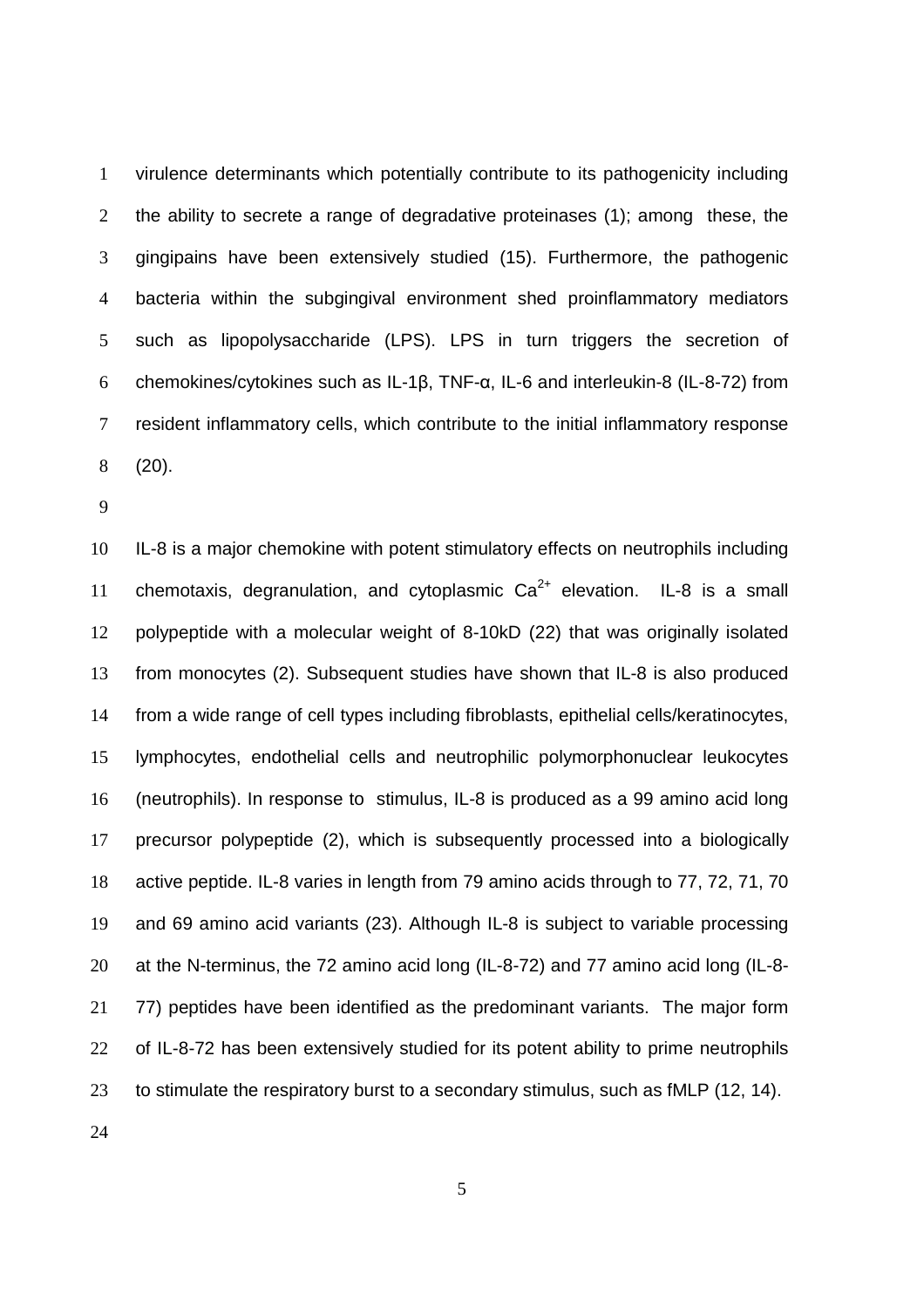IL-8-77 is recognised as a less potent variant for neutrophil activation. It exhibits reduced chemotactic properties and attenuates neutrophil adhesion to endothelial cell walls (10). Recent reports have suggested that this longer amino acid form is susceptible to cleavage by proteolysis into a biologically active form (13, 24, 25). It has also been shown that IL-8-77 is susceptible to cleavage by gingipains, the principal secreted cysteine proteases of P.gingivalis (19). The potential for gingipains to enhance the activity of IL-8-77, presents an additional 8 mechanism of the organism's pathogenicity, whereby P.gingivalis promotes enhanced neutrophil recruitment, activation and further local tissue degradation. To date the effect of gingipain processing of IL-8 on subsequent chemotactic activity or respiratory burst priming has not been determined. Therefore, this report investigates whether gingipains from P. gingivalis can modify IL-8-77 chemotactic and priming activities using primary neutrophils and differentiated neutrophil-like HL-60 cell line as responder cells.

- 
- 

- 
-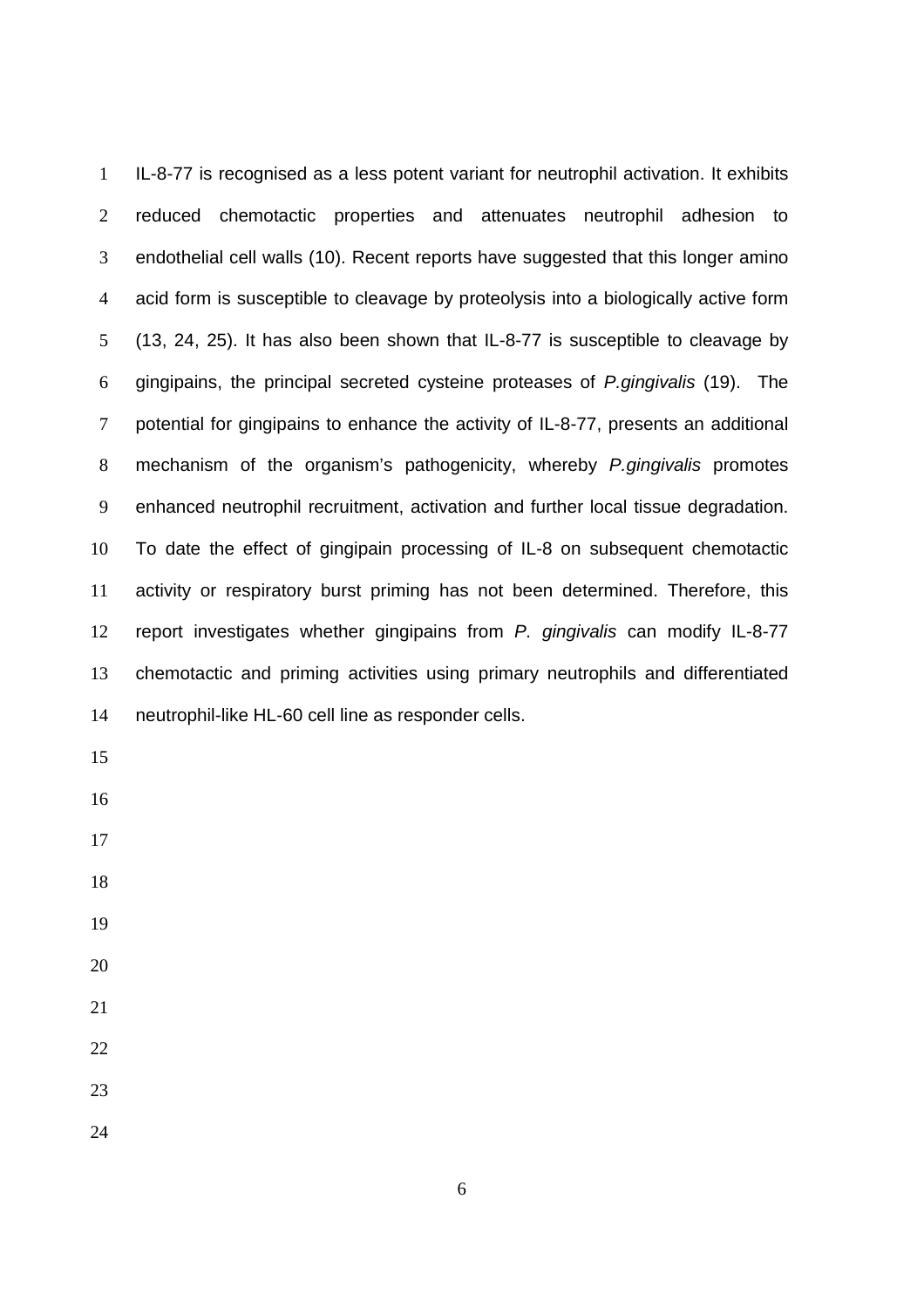### **MATERIALS AND METHODS**

**Materials.** P.gingivalis W83 was kindly provided by Dr. A. Roberts (Periodontal Research Group, School of Dentistry, University of Birmingham, U.K.). All reagents were obtained from Sigma Chemical Company (Poole, U.K.) and solvents from Fisher (Loughborough, U.K.) unless otherwise stated. RPMI 1640, 7 foetal bovine serum and penicillin (1000 U ml<sup>-1</sup>)/ streptomycin (10,000 µg ml<sup>-1</sup>) were obtained from GibcoBRL (Paisley, U.K.). Recombinant IL-8-72 endothelial derived recombinant IL-8-77 and monoclonal anti-human IL-8 antibody, clone 6218, were purchased from R&D systems (Abingdon, U.K.).

**HL60 cell cultures.** The human pro-myelocytic cell line HL60 was purchased from the European collection of cell cultures (ECACC no 98070101) and maintained in RPMI-1640 medium supplemented with 10% heat inactivated foetal 15 calf serum (FCS) and 1% penicillin/streptomycin at  $37^0C$  in a 5% CO<sub>2</sub>/ 95% air humidified atmosphere. The cells were induced to differentiate in the presence of 1.0% dimethyl sulfoxide (DMSO) for 5 days after seeding at cell density of  $2 \times 10^5$  cells/ml.

**Collection and isolation of peripheral blood Neutrophils.** Venous blood was collected from systemically and periodontally healthy donors into 4% sodium citrate (w/v) in PBS, with a ratio of citrate:blood of 1:9 and neutrophils were isolated as described in Matthews et al 2007 (7). Isolated cells were washed and resuspended in physiological salt solution (PSS: 115mM NaCl, 5mM KCl, 1mM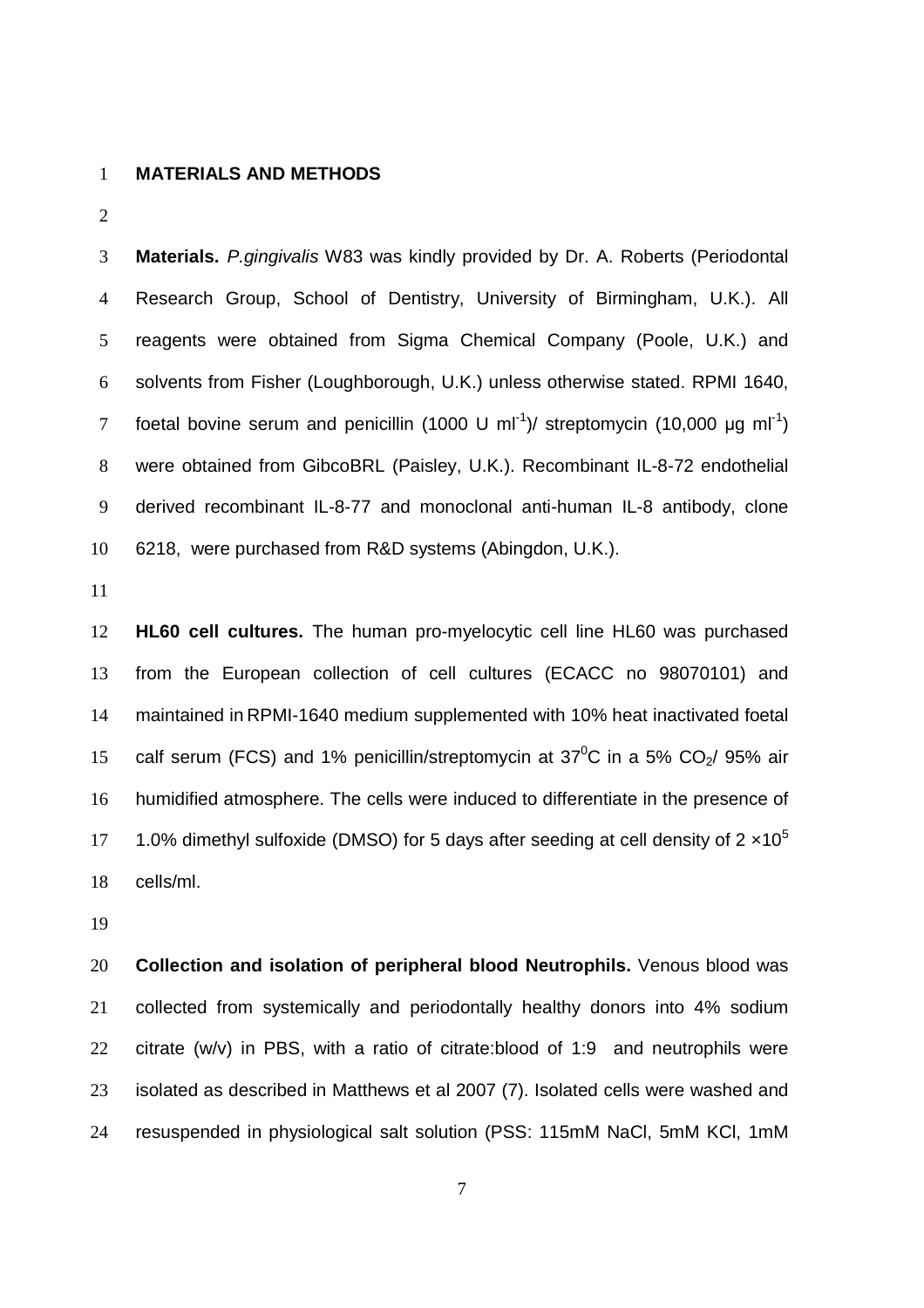1 KH<sub>2</sub>PO<sub>4</sub>, 10mM glucose, 1mM MgSO<sub>4</sub>, 1.25mM CaCl<sub>2</sub>, 25mM Hepes-Na supplemented with 0.1% bovine serum albumin (BSA) at pH 7.4).

**Cultivation of Porphyromonas gingivalis Strain W83.** Cultures were grown statically in 200ml of liquid medium containing 6.0g of trypticase soy broth (Difco, Detroit, Mich, U.S.A), 2.0 g of yeast extract, supplemented with 1mg of hemin, 7 200mg of L-cysteine, 20mg of di-thiothreitol and 0.5mg of menadione at 37<sup>0</sup>C in 8 an anaerobic atmosphere of 10%  $H_2$ , 10%  $CO_2$ , and 80%  $N_2$  for 48h (miniMACS anaerobic workstation, Don Whitley Scientific).

**Isolation of Arg(R)-gingipain and Lys (K)-gingipain.** Gingipains were isolated according to the method described in Yun et al 1999 (29) using a 5ml packed volume arginine-sepharose column for the final affinity purification stage. Column fractions (1ml) containing Kgp (eluted with 0.75M L-lysine) and Rgp (eluted with 15 1M L-arginine) were dialysed against Tris buffer overnight at  $5^{\circ}$ C.

**Enzyme activity assays.** The amidolytic activities of the purified Rgp and Kgp 18 were measured with the substrate  $N_\alpha$ -benzoyl-L-arginine p-nitroanilide hydrochloride (L-BAPNA). 100µl of Rgp and Kgp fractions were incubated with L-BAPNA (final concentration of 1mM) in 100µl of 0.2M Tris-HCl, 0.1M NaCl, 5mM 21 CaCl<sub>2</sub>, 10mM L-cysteine at pH 7.6 and  $37^{\circ}$ C. After one-hour incubation, the reaction was stopped by addition of 10µl of glacial acetic acid. The optical density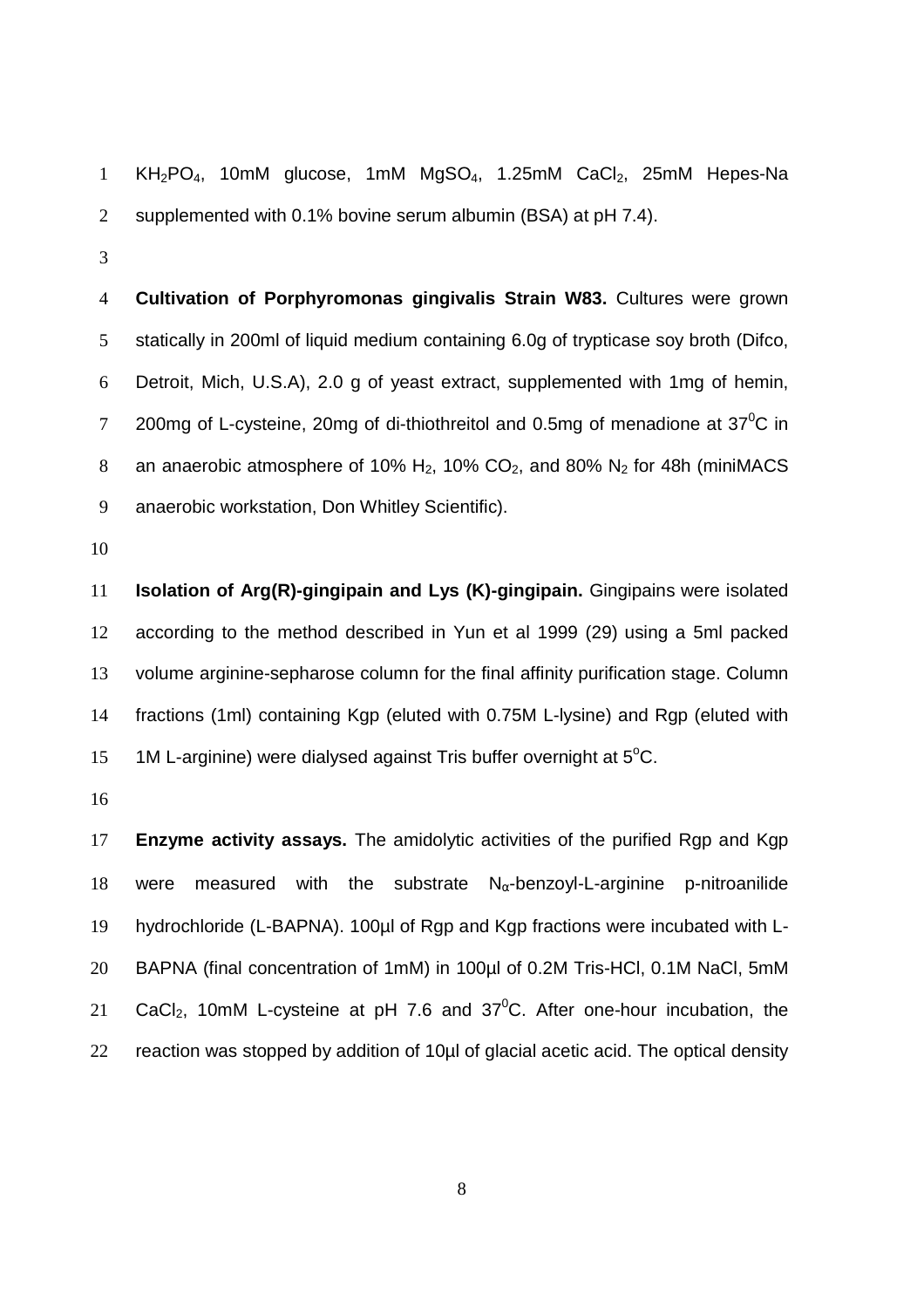was measured at 405nm for each fraction and the values corrected by 2 subtraction of negative control values (without proteinases).

**Proteolytic degradation of IL-8 by purified gingipains.** Pooled fractions for each gingipain were activated as described in Mikolajczyk-Pawlinska et al (18). Rgp and Kgp were adjusted to equimolar concentrations in Tris buffer, pH7.6. Activated gingipains (3mM) were mixed with 1.65µM IL-8-77 or IL-8-72 and 8 incubated at 37°C for 30min. Enzyme activity was terminated post-incubation by 9 addition of 1 ul of a protease inhibitor cocktail containing leupeptin hemisulphate.

**MS/MS analysis of Kgp and Rgp treated IL-8-77 and IL-8-72.** Kgp or Rgp treated IL-8-77 and IL-8-72 (0.14pg/µl) was diluted in 50% methanol in water with acetic acid (1%) to enhance ionisation and subjected to mass analysis after 14 injection at 1µl/ min using a Thermo LTQ MS/MS in electrospray mode. The machine was externally mass-calibrated using peptides, caffeine and Ultramark  $1621^{TM}$  (ABCR GmbH & Co.). The acceleration voltage was set at 20 kV and data was collected as the average total scan of 100 scans with the scan range set from 100-2000 m/z to search for fragmented IL-8-77 and IL-8-72. Multiply charged molecular ions were subjected to collision-induced dissociation (CID) with argon gas and the resulting MS/MS data were recorded for comparison against SWISSPROT predicted cleavage sites in IL-8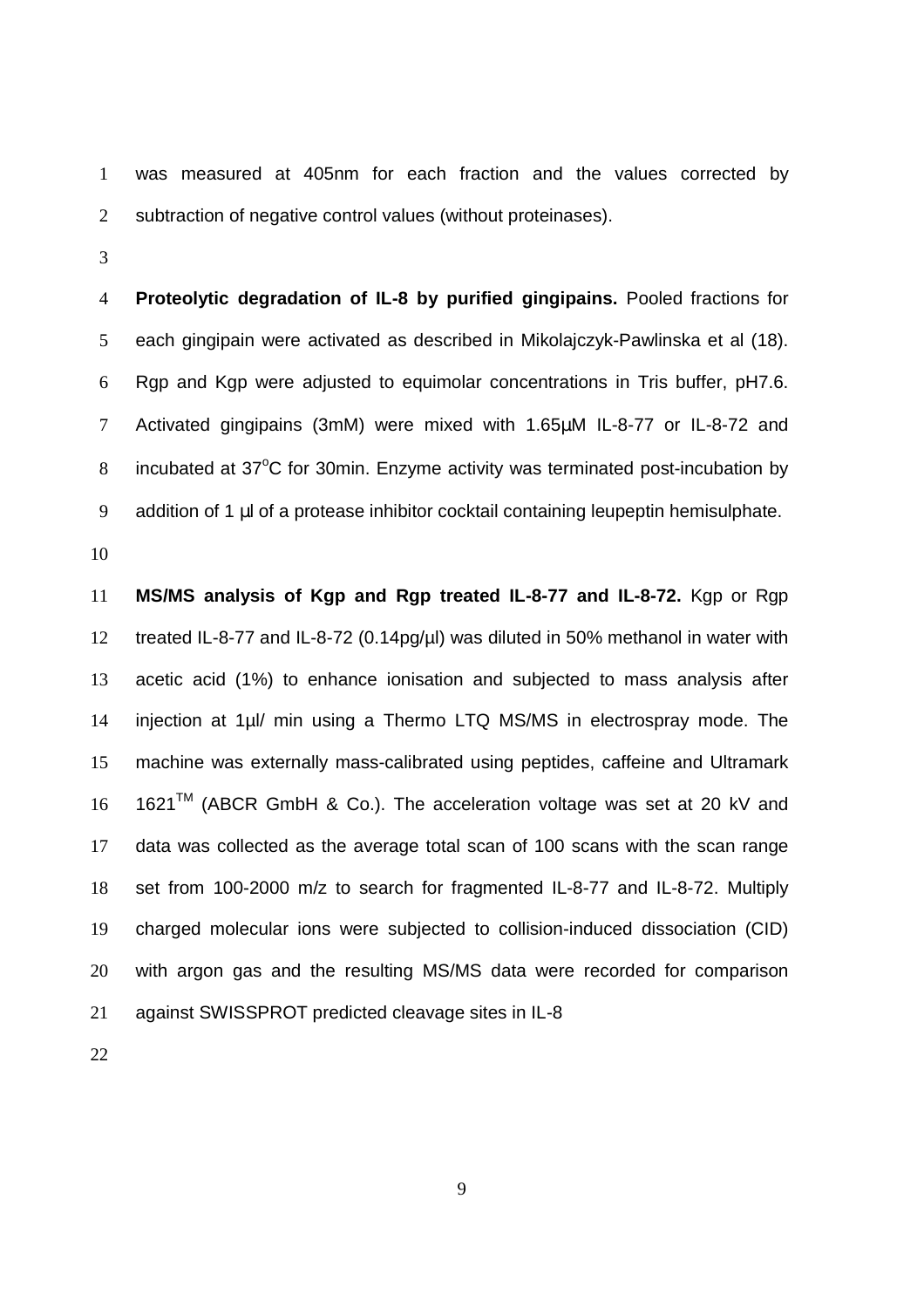**Neutralisation of IL-8-77 peptide chemotactic activity.** In order to investigate 2 whether the enhanced biological activity of Kgp or Rgp treated IL-8 could be ascribed to the resultant formation of IL-8-72 rather than to the released peptides, neutralising anti-human IL-8 antibody (5µg/ml) which recognises the whole molecule, was added into Kgp or Rgp treated IL-8-77 (8.25nM) for 30 min at room temperature prior to addition of neutralised IL-8 to the lower chambers for chemotaxis experiments.

- 
- 

**Chemotaxis assay.** dHL60 cell/neutrophil chemotaxis was measured by Boyden's technique using (2µm or 5µm pore size respectively) PVP-free polycarbonate filters in 96 multiwell chamber (Neuroprobe Inc.). dHL60 13 cells/neutrophils  $(1 \times 10^5)$  were washed and re-suspended in PSS. Pre- and post-gingipain-treated IL-8 (8.25nM) samples, gingipain treated and antibody neutralised IL-8-77 and untreated gingipains were added to the lower wells of the chamber, the filter was fixed in place and upper wells were loaded with  $1 \times 10^5$  17 dHL-60 cells/neutrophils in 100µl of PSS at 37°C for 90 minutes. After chemotaxis, cell-containing buffer from the upper chamber was removed and the top of the filter was washed with PSS. The microplate/filter assembly was centrifuged at 400g for 10min. The filter was carefully removed and cell counts in the lower chamber were taken by flow cytometry (Coulter Epics XL). Results were expressed as specific cell migration after subtraction of background 23 migration. Escherichia Coli LPS (serotype 0111:B4, 1µg/ml) was used as a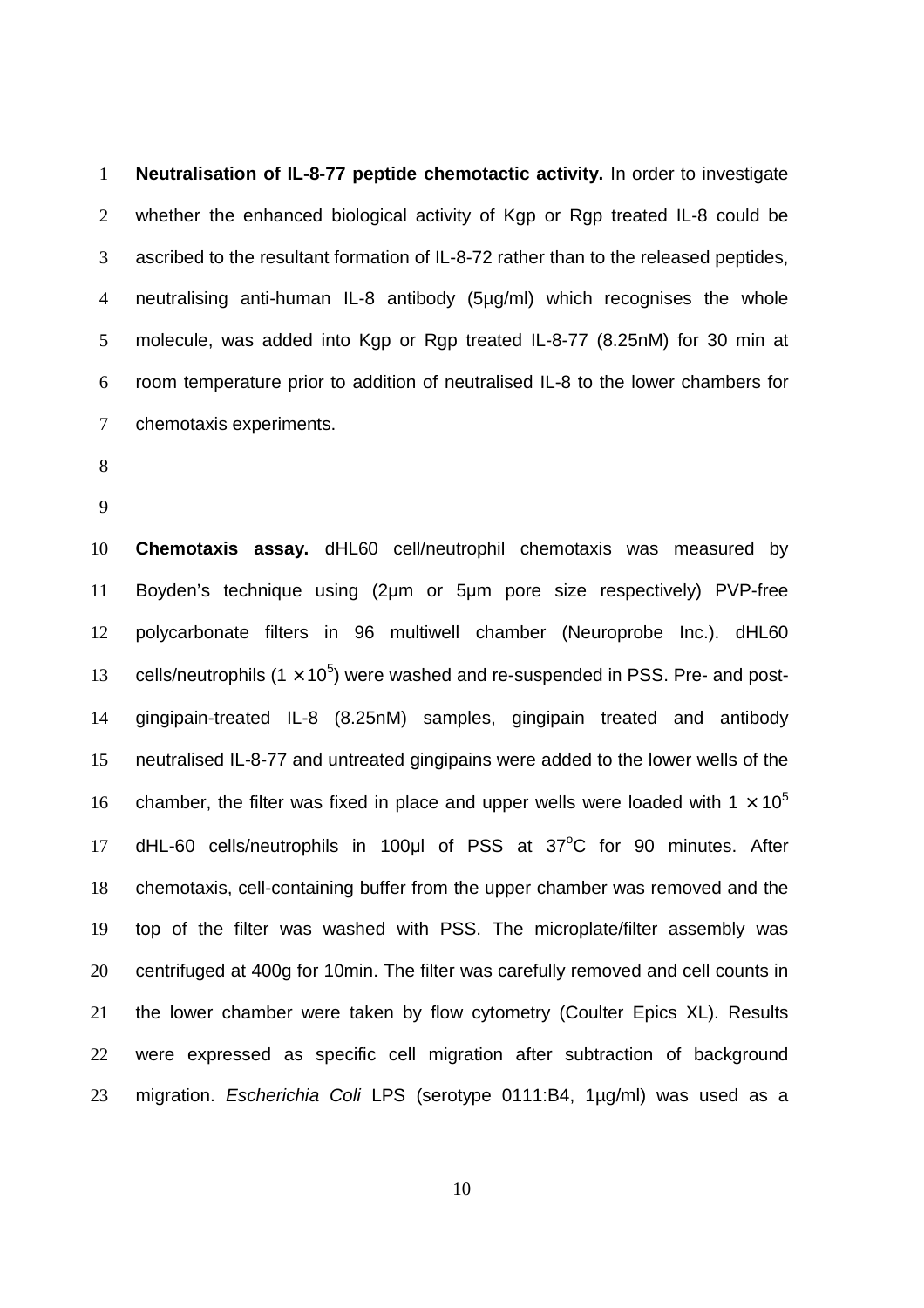positive control in all assays and Rgp and Kgp alone in the presence of protease 2 inhibitor cocktail acted as a negative control.

**Chemiluminescent assay for respiratory burst activity.** Chemiluminescence assays were performed using lucigenin to detect total superoxide production by neutrophils or dHL60 cells. Assays were performed (37°C) using a Berthold 7 microplate luminometer (LB96v). Neutrophils (5  $\times$ 10<sup>5</sup> cells) were added to each 8 well containing 100µM lucigenin in PSS and incubated for 30 min at 37°C. Li ght emission in relative light units (RLUs) was recorded during the 30-min pre-stimulation period to established steady baseline. Cells were then incubated with gingipain-treated or untreated IL-8 isoforms for 10 min prior to stimulation with 12 1µM fMLP. The RLU peak values were analysed for each treatment, and time to peak for each stimulus was recorded.

**Data analysis.** Statistical analysis was performed by one-way ANOVA followed by Tukey's comparison test analysis. A P< 0.05 was considered as significant.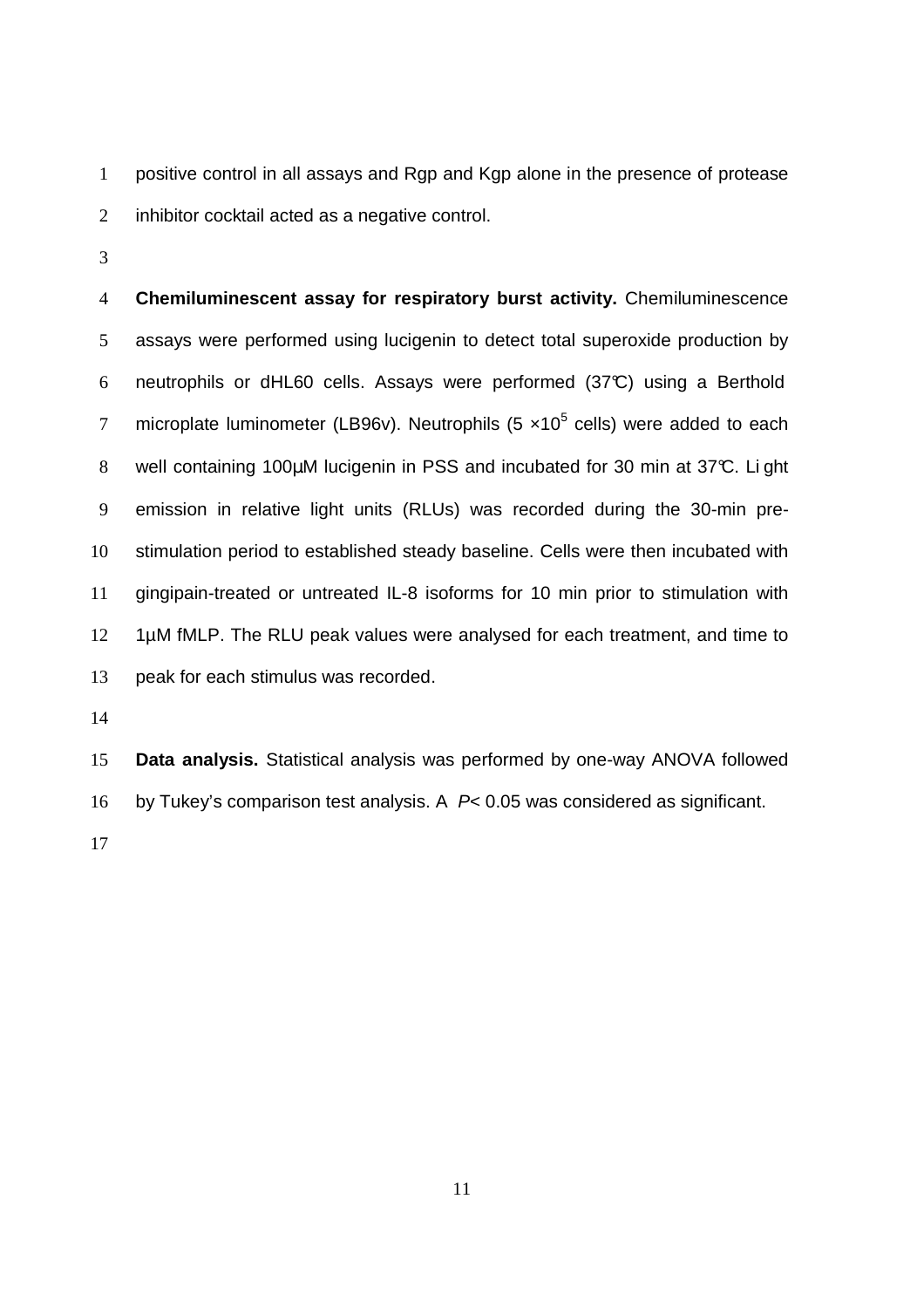#### **RESULTS**

 $\overline{2}$ 

**Kgp and Rgp specifically cleave the N-terminus of IL-8-77.** Rgp has two theoretical, amino peptidase cleavage sites for IL-8-77 and Kgp has three amino peptidase cleavage sites in IL-8-77 (Fig 1). At the N-terminus of IL-8-72, Rgp has one theoretical cleavage site whilst Kgp has three sites. To investigate the effects of gingipain activity on IL-8-77, released N-terminal peptides corresponding in mass to Rgp and Kgp cleaved IL-8-77 isoforms were investigated by MS/MS with CID. Rgp treatments preferentially cleaved the N-terminus of IL-8-77 releasing peptides of m/z 555.7 and 703.82 corresponding to residues 1-5 and 6-11 of the N-terminal region with the sequences reported in Table 1, to produce 72 and 66 amino acid long IL-8 peptides. Rgp treatment also released a peptide of m/z 703.41 and sequence SAKELR from IL-8-72 to yield an IL-8-66 polypeptide. However, Kgp treatment of IL-8-77 released an 8 amino acid long polypeptide of 842.03 m/z (AVLPRSAK) from the N-terminus resulting in a 69 amino acid long IL-8 polypeptide. Kgp treatment of IL-8-72 released peptides of 305.18, 1135.4 and 498.5 m/z resulting in 69, 61 and 57 amino acid long peptides respectively.

**Kgp and Rgp increase the chemotactic properties of biologically inactive IL-8-77.** In order to determine the effect of Rgp and Kgp treatment on 22 chemotactic properties of IL-8 isoforms, dHL60 cells/ primary neutrophils were allowed to undergo chemotaxis towards pre- or post-gingipain treated IL-8-72 and IL-8-77 isoforms. The effect of gingipain treatment in IL-8-dependent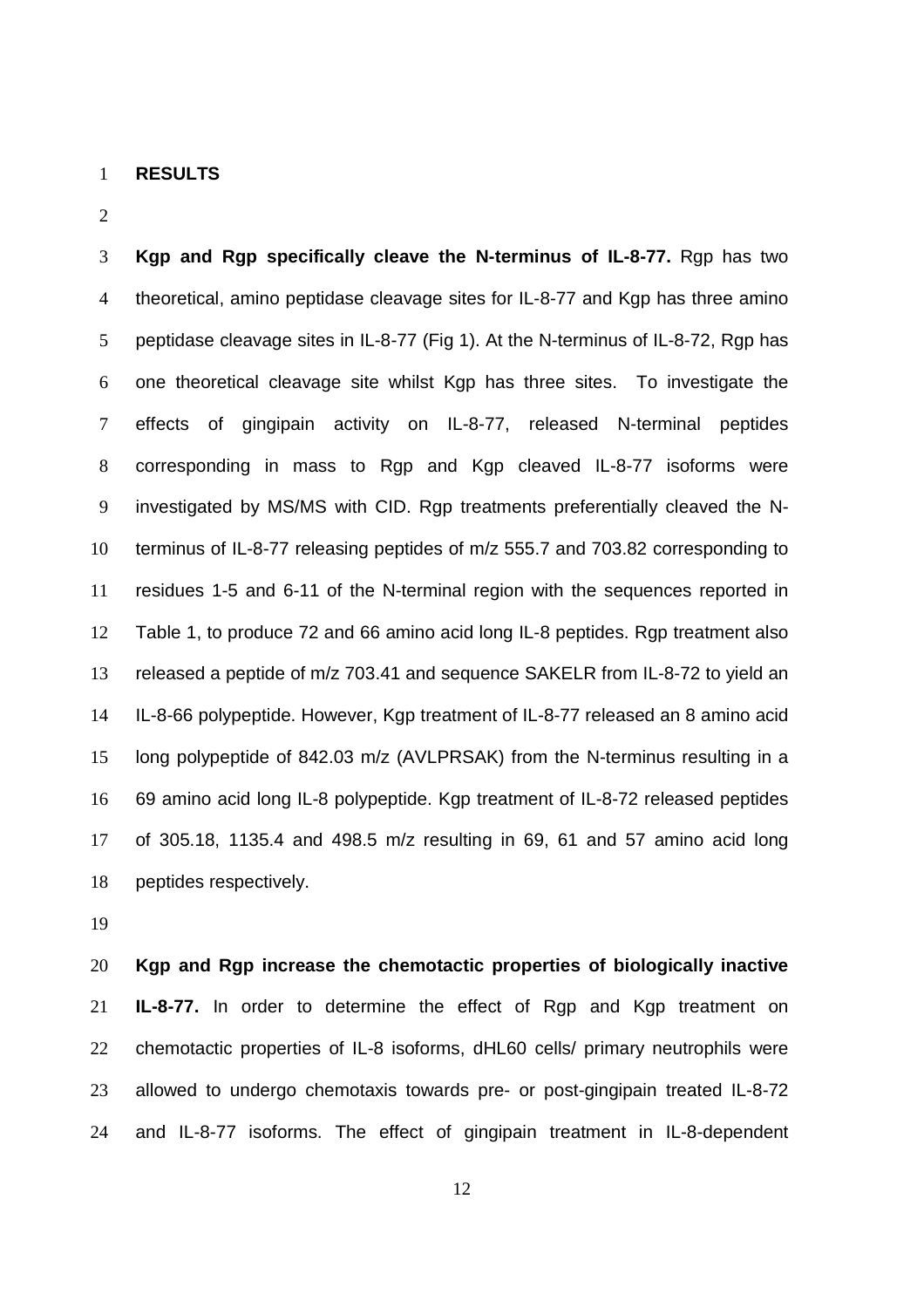chemotaxis was corrected for chemotaxis towards either inactivated Rgp or inactivated Kgp, where migration was always lower towards gingipains than to LPS or IL-8 isoforms. IL-8-72 demonstrated higher chemotactic activity than the native IL-8-77 isoform. Both Rgp (Fig. 2A) and Kgp (Fig. 2B) treatments significantly decreased the chemotactic activity of IL-8-72 (P<0.001) towards HL60 cells. In contrast, Kgp treatment significantly increased IL-8-77 chemotactic properties (P<0.05). In order to compare the behaviour of dHL60 cells with peripheral blood neutrophils, chemotaxis of primary neutrophils towards IL-8 isoforms was measured. Confirming the observations in dHL60 cells, both Kgp-(Fig. 2C) and Rgp- (Fig. 2D) treatments significantly increased the chemotactic properties of IL-8-77 (p<0.001 and p<0.01 respectively) towards primary neutrophils.

**N-terminal-shortened peptide fragments of IL-8-77 account for the increased chemotactic activity.** To investigate whether N-terminal-shortened IL-8-77 peptides accounted for the observed chemotactic activity, gingipain-treated IL-8-77 was neutralised with anti-human IL-8 antibody prior to chemotaxis assay. Both antibody-neutralised Rgp-treated IL-8-77 (Fig 3A) and Kgp-treated IL-8-77 (Fig 3B) showed significantly decreased chemotactic activity towards dHL60 cells (p<0.05 and p<0.01 respectively) when compared with gingipain-treated IL-8-77 in the absence of neutralising antibody. Similarly, when the experiment was repeated using neutralised Kgp- or Rgp-treated IL-8-77 as a chemotaxin for neutrophils, again, the enhanced biological activity of gingipain-cleaved IL-8-77 was not evident (Fig 3C and 3D).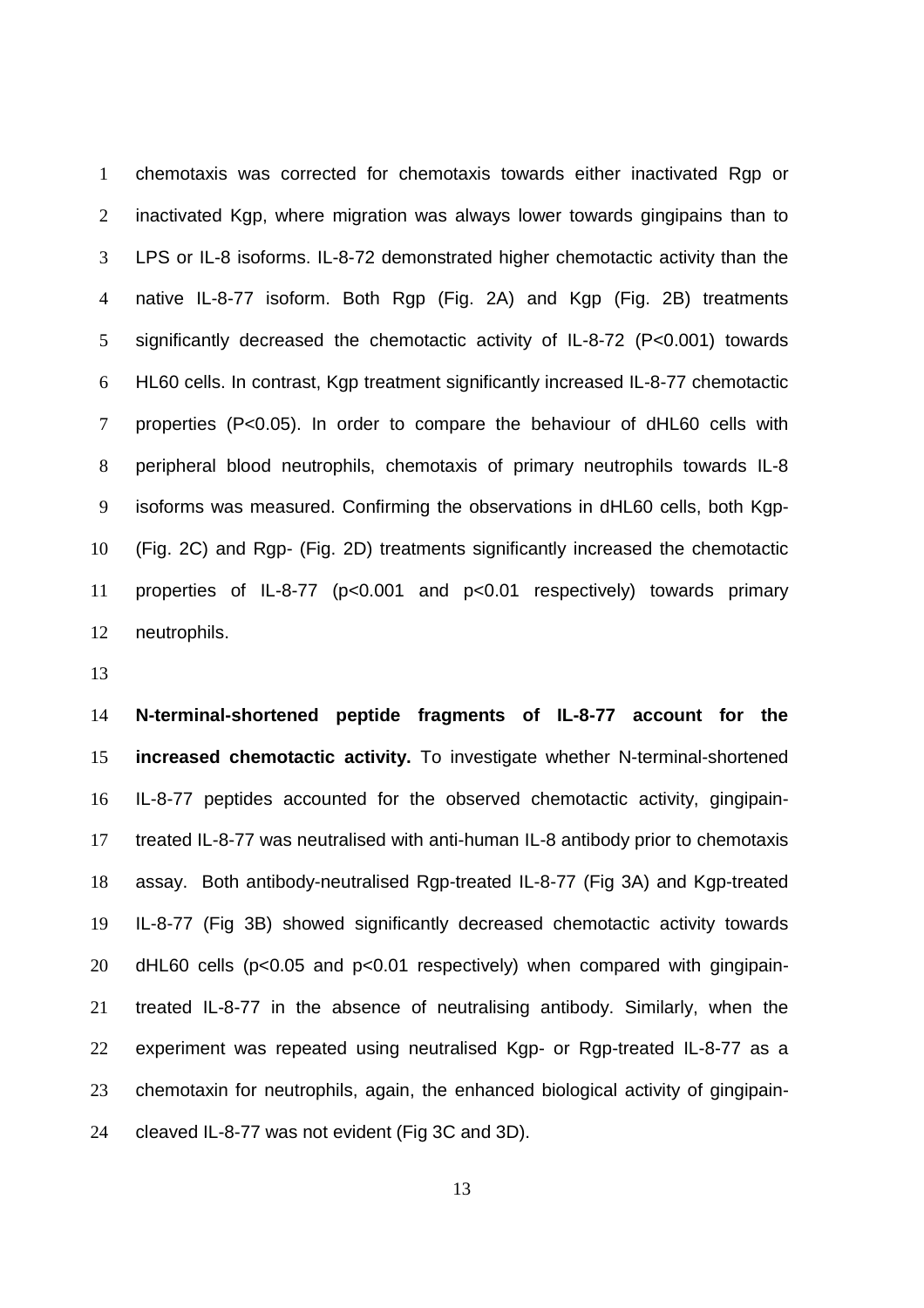**Kgp and Rgp increase the priming effect of IL-8-77 for the respiratory burst in response to fMLP.** The priming effect of IL-8 on the fMLP-induced respiratory burst was measured by lucigenin-dependant chemiluminescence using isolated peripheral blood neutrophils. IL-8-72 primed neutrophils for enhanced superoxide production after fMLP stimulation whereas neither IL-8-77 nor isolated gingipains had any priming effect (Fig. 4). However, both Rgp- (Fig. 4A) and Kgp- (Fig. 4B) treated IL-8-77 primed neutrophils for fMLP induced superoxide production, demonstrating significantly increased superoxide generation compared with native IL-8-77 (p<0.05). By contrast, gingipain treatment decreased the priming activity of IL-8-72 (p<0.05) for fMLP-stimulated superoxide production.

### **DISCUSSION**

Infection of host tissue by pathogenic bacteria and/or stimulation by microbial components/virulence factors triggers the production of pro-inflammatory peptides that have the ability to activate and recruit neutrophilic polymorphonuclear leucocytes along a concentration gradient. Patients with periodontitis show increased numbers of neutrophils within periodontal tissues and pockets (21), and recent work has demonstrated baseline hyper-activity of peripheral blood neutrophils, with respect to extracellular ROS release (18) and proteolytic enzyme release (9), in periodontitis patients relative to matched healthy controls. Such mechanisms when co-active may explain a significant amount of the oxidative stress reported in periodontitis tissues (6). Therefore the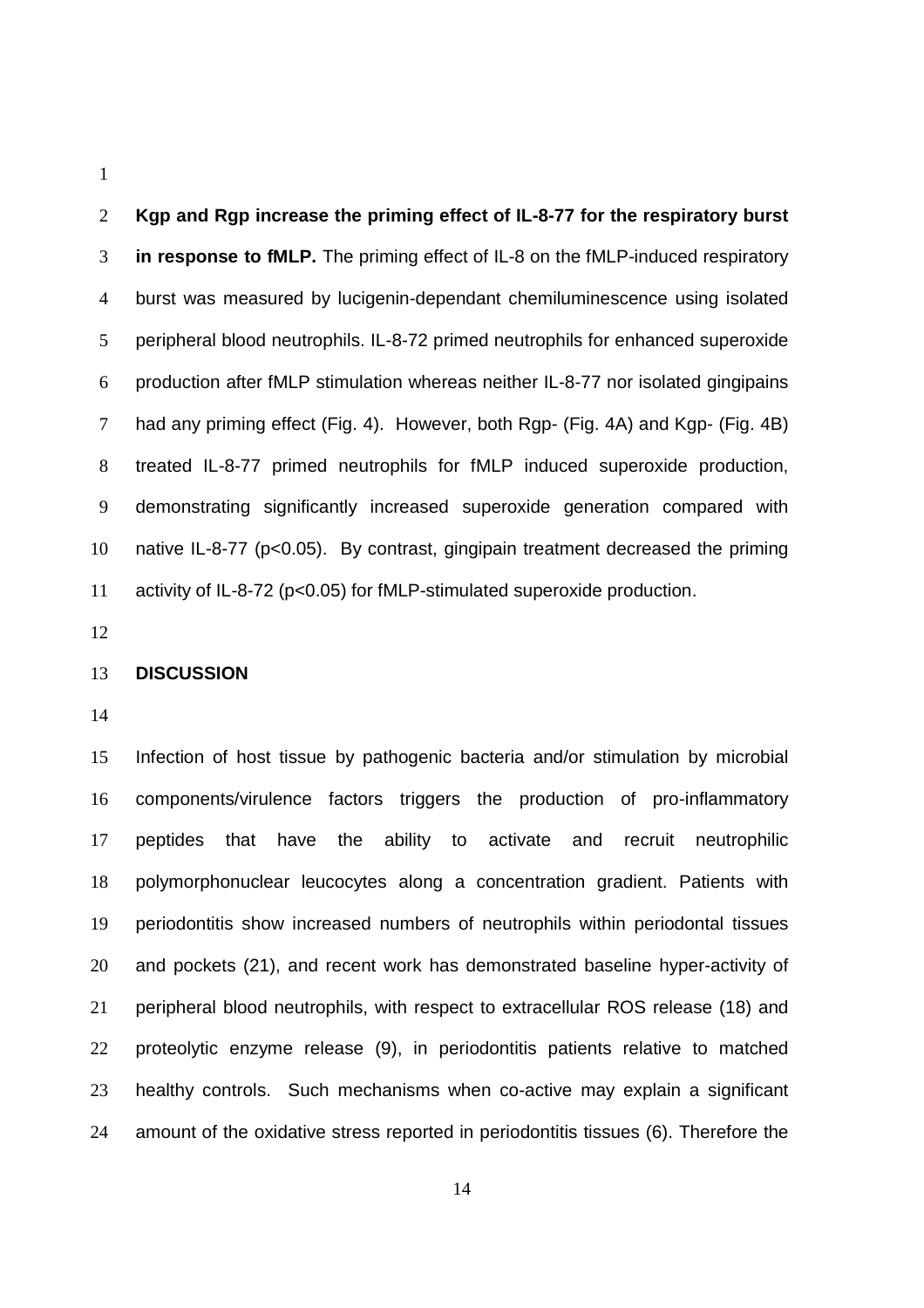influence of periodontal bacteria and their virulence factors on IL-8-mediated neutrophil chemotaxis and activation are important to elucidate. In contrast to biologically active IL-8-72, the IL-8-77 peptide produced by epithelial cells, fibroblasts and endothelial cells is resistant to a wide range of host proteinases; it has a low chemotactic activity (10) and less respiratory burst priming activity. In our experiments, we have used LPS as a positive control; LPS is a well known chemotactic bacterial component which requires serum components such as LPS-binding protein for receptor activation (28). However, as serum may also contain other chemotactic factors, it was excluded from our experiments, and the chemotactic activity of LPS in serum-free conditions here was greater than IL-8- 77 but less than IL-8-72 towards primary neutrophils.

13 In this study we have investigated a possible mechanism by which *P.gingivalis* could manipulate IL-8 cytokine-mediated neutrophil chemotaxis using a dHL60 cell model and also primary human neutrophils. Gingipains increased the priming activity induced by IL-8-77 on the fMLP-induced oxidative burst in primary neutrophils, data that confirms previous studies measuring elastase release from neutrophils, where IL-8-77-induced release was shown to be increased after gingipain treatment (19).

Our results demonstrate a significant increase in the chemotactic properties of IL-8-77 and a higher priming capability of IL-8-77 after incubation with L-cysteine-activated gingipains under the conditions described. Compared with primary neutrophils, dHL60 cells have low CXC2 receptor expression (26), and this may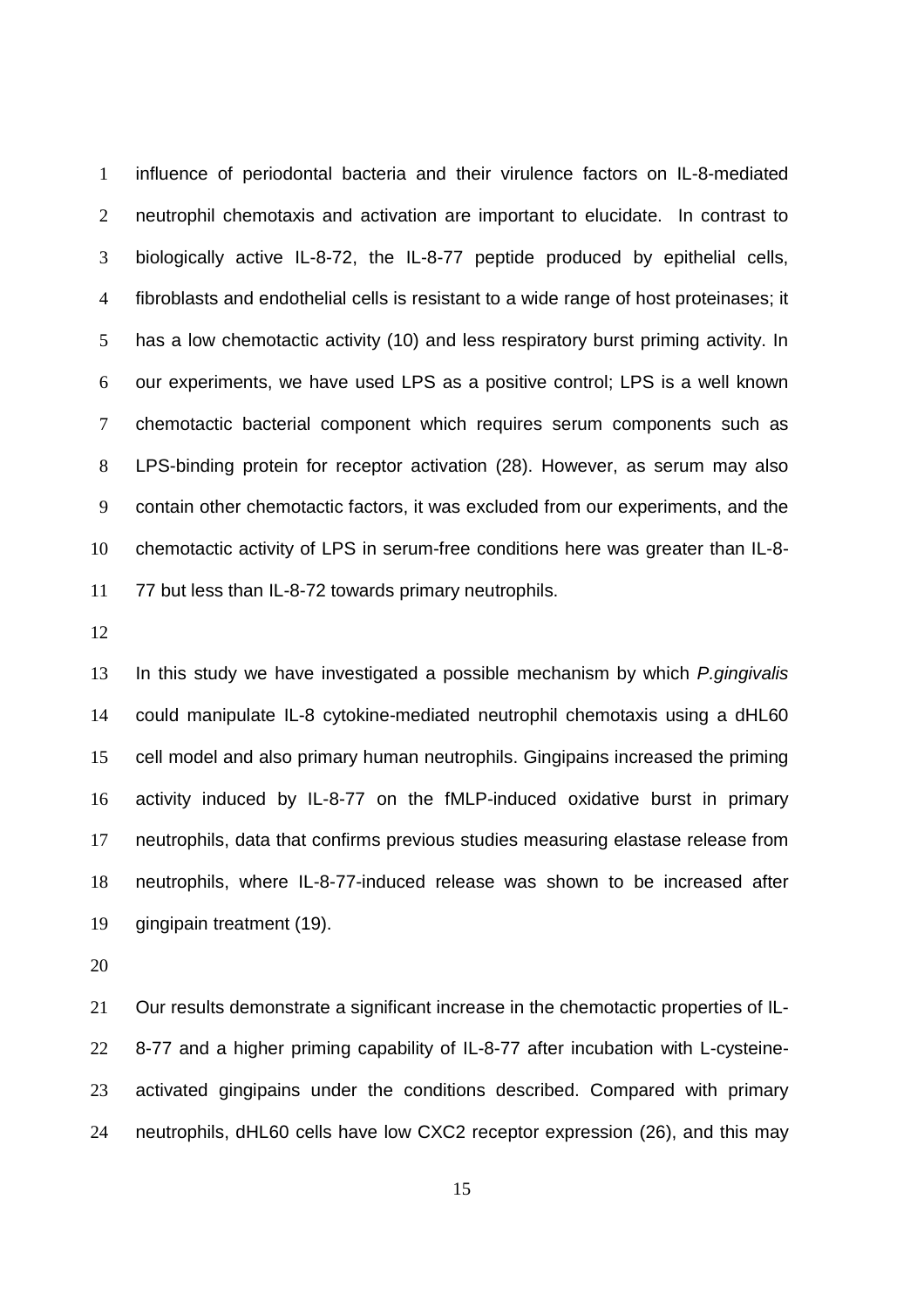explain the lower rate of dHL60 cell migration towards IL-8. The corresponding increase in data variation may account for the lack of significant increase in migration of dHL60 towards Rgp-treated IL-8-77 when compared to the increased migration of primary neutrophils. Chemotactic properties and priming abilities of truncated, gingipain-treated forms of IL-8-77 were found to be 2-3-fold higher compared with non-treated IL-8-77. Using a neutralising antibody against the complete sequence of IL-8, we confirmed that the increased biological activity of IL-8-77 following gingipain treatment was due to the release of mature IL-8 rather than due to the release of small peptides identified by MS, as the neutralizing antibody (which does not recognize small peptide fragments) completely inhibited the increase in activity. Given that reported concentrations of reduced glutathione/cysteine in gingival fluids are 1000-fold higher than those of serum (7), this may represent a physiologically relevant mechanism whereby gingipains 14 contribute to neutrophil recruitment and activation at P. gingivalis infected sites.

The extended amino terminus of IL-8-77 folds back to interact with the essential 17 Glu<sup>4</sup>-Leu<sup>5</sup>-Arg<sup>6</sup> (ELR) sequence; this may protect the ELR from interaction with the receptor and may explain the low chemotactic activity of IL-8-77 compared to IL-8-72. The N-terminal amino acid sequence of IL-8-77 is AVLPRSAKELRCQCIKTYSK- [21]. Rgp has theoretical, specific amino-peptidase 21 cleavage activity at Arg<sup>5</sup>-Ser<sup>6</sup> and Arg<sup>11</sup>-Cys<sup>12</sup> [15] yielding peptides of 72 and 66 amino acid lengths. After Rgp treatment, we observed cleavage products of IL-8- 77 by MS/MS of the 5 and 11 amino acids corresponding to the putative N-terminal cleavage sites. There was no evidence of low molecular weight peptides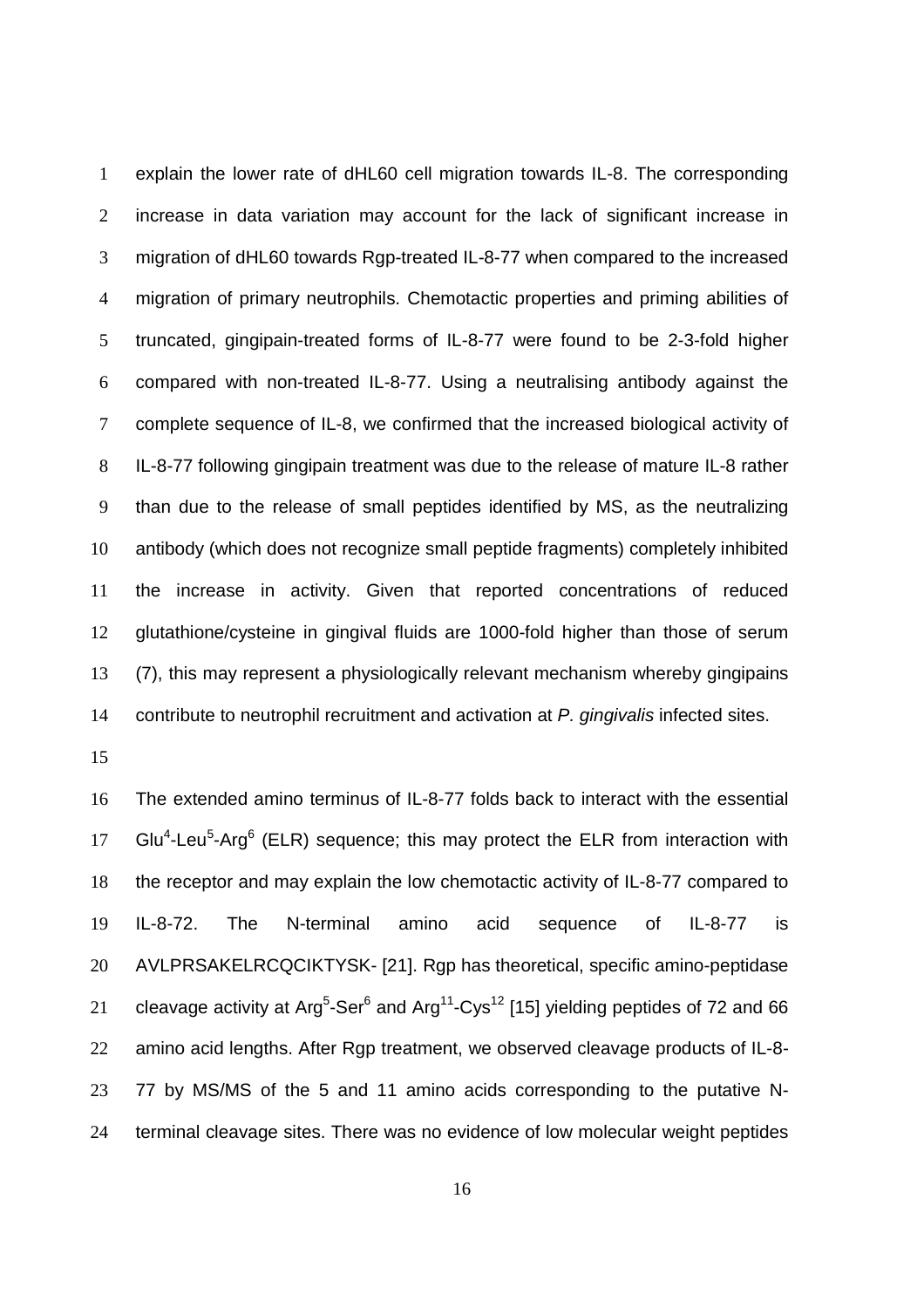corresponding to cleavage at the putative C-terminal sites. Even though some reports suggest that ELR in IL-8 are necessary for high affinity binding to IL-8 receptor, recent studies have shown that IL-8-(66) has similar activity to IL-8-72 (8). Our observations do not fully support this later work; whilst an increase in activity of IL-8-77 is observed after Rgp treatment which results in products of 72 and 66 amino acid length, a decrease in IL-8-72 activity was observed after Rgp treatment, indicating that IL-8-66 is not biologically active and that the observed increase in activity after treatment of IL-8-77 with Rgp may be due to release of IL-8-72 alone. Active IL-8 requires a properly folded protein structure with a highly conserved ELR sequence near the N-terminus that is critical for its activity (16). Kgp, with its specificity for the Lys-X peptide bond, is predicted to cleave the  $IL-8-77$  amino terminal sequence at  $Lys<sup>8</sup>-Glu<sup>9</sup>$ , and this product was observed in our studies by MS/MS. The resultant 69 amino acid long form of IL-8 shows enhanced biological activity compared with IL-8-77 in our studies of chemotactic activity and respiratory burst priming. In contrast, the more biologically active form of IL-8-72 showed reduced chemotactic activity after treatment with both Rgp and Kgp. Analysis of released peptides by MS/MS confirmed further cleavage of IL-8-72 releasing three peptides corresponding to the 15 N-terminal amino acids of IL-8-72. The presence of five amino acids at the N- terminus of IL-8-77 compared to IL-8-72 appears to modulate cleavage of the peptide by gingipains. The difference in IL-8-77 susceptibility to gingipain treatment compared with IL-8-72 may relate to either differences in three dimensional structures at the N-terminus or specific charge differences which contribute to change in altered accessibility and thus cleavage by gingipains. Previous studies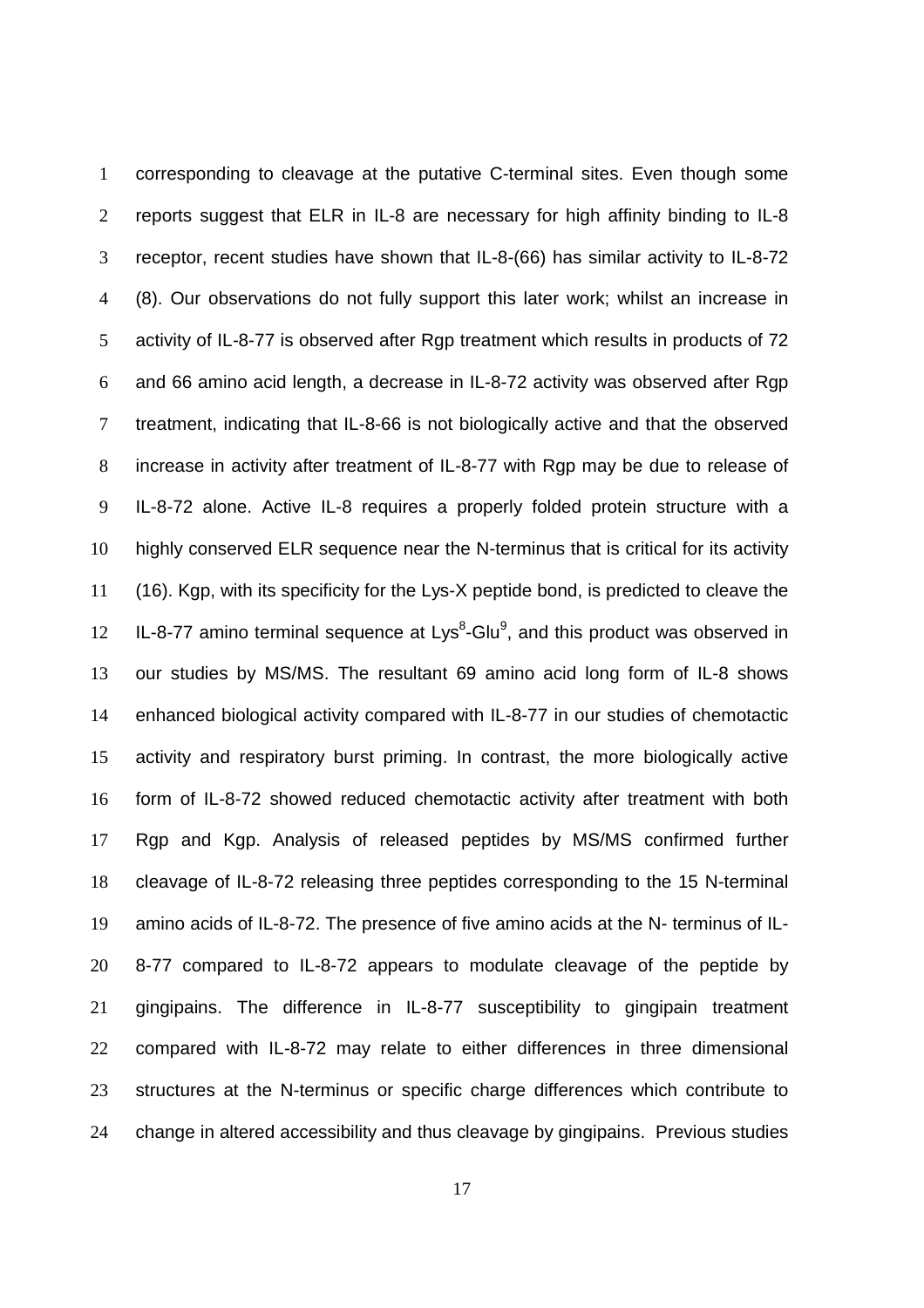have shown that prolonged incubation with Rgp or Kgp could result total IL-8-77 degradation (19); physiologically, a concentration gradient will exist, where released gingipain will be highest in closest proximity to the site of bacterial colonization and via diffusion, the concentration of gingipains will be lower further away from the site. Thus, whilst initial enzyme release may activate local IL-8-77 in the early stages of infection, the IL-8-77 may be completely degraded in the immediate locality over time. However, further from the site of infection, diffusing gingipain may cause activation of local IL-8-77. The importance of this observation should be addressed in vivo following specific inhibition of gingipain activity or expression.

Previous studies have shown that the capacity of gingipains to manipulate the host cytokine network is partly due to degradation of other cytokines such as IL-1β, IL-6, and TNF-α (3) .Therefore, it has been suggested that the ability to 15 inactivate cytokines by P.gingivalis in the early stages of pathogenesis is advantageous for the organism. Rgp has recently been shown to digest secretory leukocyte protease inhibitor (SLPI) released from neutrophils thus reducing the protective effect against bacterial pro-inflammatory molecules by which disease in periodontal tissues may be accelerated [21]. In contrast, degradation of pro-inflammatory cytokines could diminish neutrophil chemotaxis towards infected periodontal sites by lowering inflammatory cytokine secretion. However, in periodontal patients, neutrophil recruitment to the gingival crevice is maintained despite the presence of gingipains.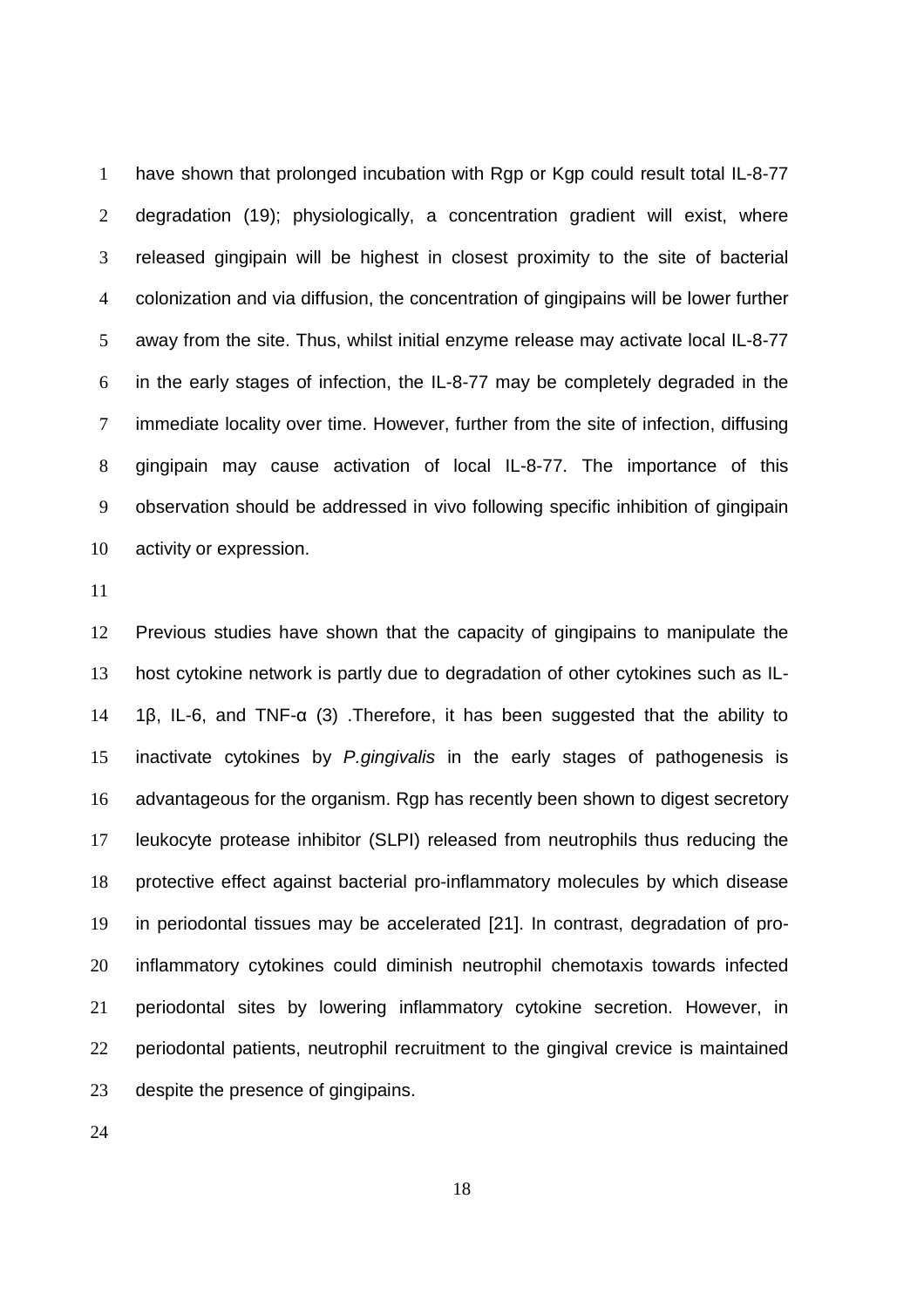It is probable that an alternative mechanism exists to promote neutrophil chemotaxis and activity at periodontitis sites which may involve the secretion of 3 the longer form of IL-8-77 by non-immune cells. This in vitro study provides a 4 possible mechanism for *P.gingivalis* manipulated neutrophil chemotaxis into periodontal pockets via activation of IL-8-77 as illustrated by figure 5. In conclusion, products from P. gingivalis may regulate host neutrophil accumulation at infected periodontal sites by initially stimulating the production of IL-8-77 by non-immune cells (e.g. epithelium) and promoting gingipain-dependent modification of IL-8-77 into a more biologically active chemokine which promotes neutrophil chemotaxis and priming. Thereafter, after prolonged degradation by gingipains, the modified IL-8-77 may reduce chemotaxis and neutrophil priming, thus prolonging the inflammatory lesion. Such a model (figure 5) is worthy of further investigation.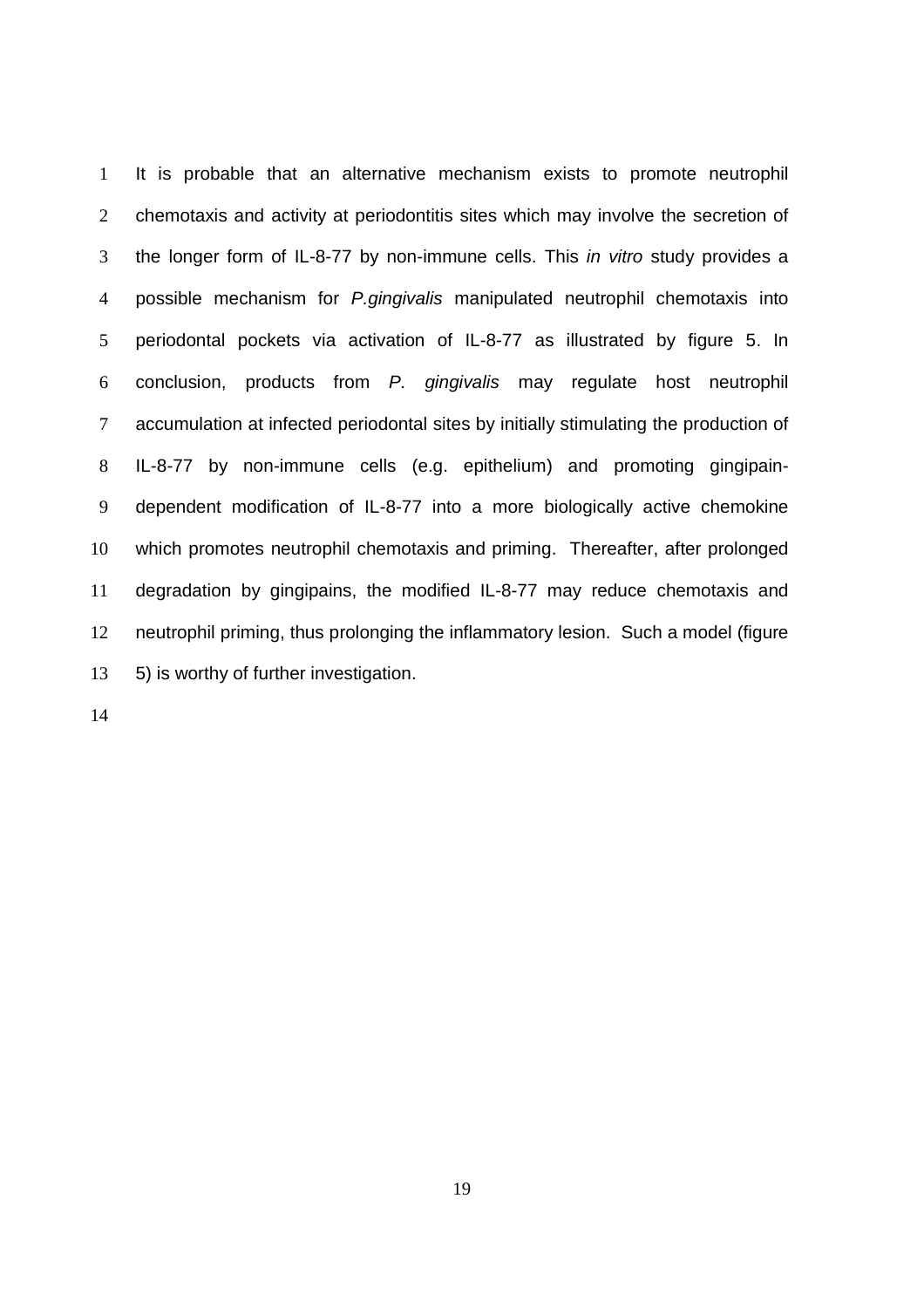# **REFERENCES**

| $\overline{2}$ | 1. | Amano, A. 2003. Molecular interaction of Porphyromonas gingivalis with        |
|----------------|----|-------------------------------------------------------------------------------|
| 3              |    | host cells: Implication for the microbial pathogenesis of periodontal         |
| $\overline{4}$ |    | disease. J. Periodontol. 74:90-96.                                            |
|                |    |                                                                               |
| 5              | 2. | Baggiolini, M., A. Walz, and S. L. kunkel. 1989. Neutrophil-activating        |
| 6              |    | peptide-1/interlukin 8, a noval cytokine that activates neutrophils. J. Clin. |
| 7              |    | Invest 84:1045-1049.                                                          |
|                |    |                                                                               |
| 8              | 3. | Calkins, C. C., K. Platt, J. Potempa, and J. Travis. 1998. Inactivation of    |
| 9              |    | tumour necrosis factor alpha by proteinases (gingipains) from the             |
| 10             |    | periodontal pathogen, Porphyromonas gingivalis. implications of immune        |
| 11             |    | evasion. J Biol Chem 273:6611-6614.                                           |
|                |    |                                                                               |
| 12             | 4. | Chapple, I. L. C. 1997. Periodontal disease diagnosis: current status and     |
| 13             |    | future developments. J. Dent. 25:3-15.                                        |
|                |    |                                                                               |
| 14             | 5. | <b>Chapple, I. L. C.</b> 1997. Reactive oxygen species and antioxidants in    |
| 15             |    | inflammatory diseases. J. Clin. Perio. 24:287-296.                            |
|                |    |                                                                               |
| 16             | 6. | Chapple, I. L. C., and J. B. Matthews. 2007. The role of reactive oxygen      |
| 17             |    | and antioxidant species in periodontal tissue destruction. Periodontol 2000   |
| 18             |    | 43:160-232.                                                                   |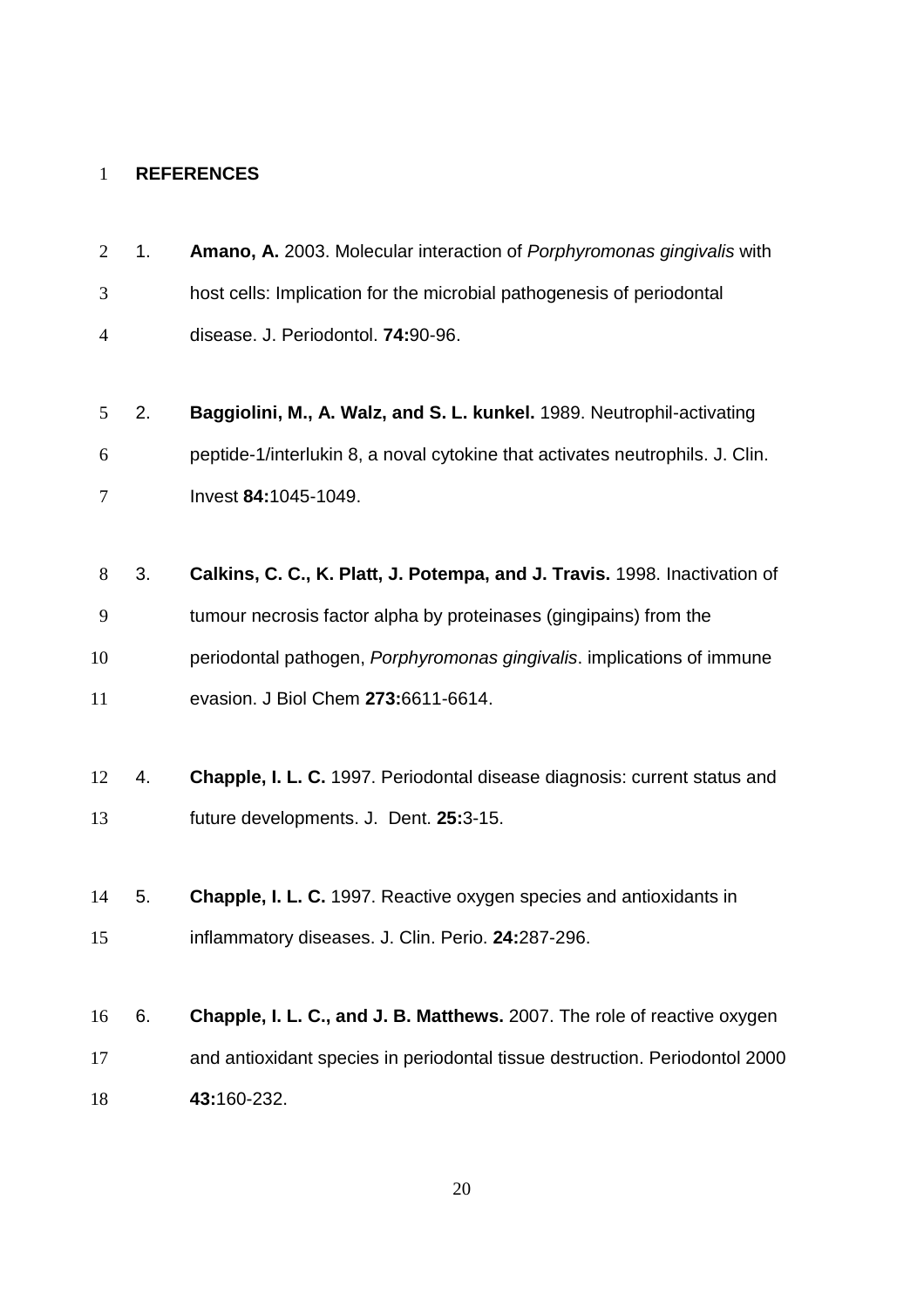| $\mathbf{1}$   | 7.  | Chapple, I. L. C., G. R. Brock, C. Eftimiadi, and J. B. Matthews. 2002.        |
|----------------|-----|--------------------------------------------------------------------------------|
| $\overline{2}$ |     | Glutathione in gingival crevicular fluid and its relation to local antioxidant |
| 3              |     | capacity in periodontal health and disease. J Clin Pathol Mol Pathol           |
| $\overline{4}$ |     | 55:367-373.                                                                    |
|                |     |                                                                                |
| 5              | 8.  | Fernando, H., G. T. Nagle, and K. Rajarathnam. 2007. Thermodynamic             |
| 6              |     | characterization of interleukin-8 monomer binding to CXCR1 receptor N-         |
| 7              |     | terminal domain. FEBS J. 274:241-251.                                          |
|                |     |                                                                                |
| 8              | 9.  | Figueredo, C. M., R. G. Fischer, and A. Gustafsson. 2005. Aberrant             |
| 9              |     | neutrophil reactions in periodontitis. J Periodontol 76:951-955.               |
|                |     |                                                                                |
| 10             |     | Gimbrone, M. A. J., M. S. Obin, A. F. Brock, E. A. Luis, P. E. Hass, C.        |
|                | 10. |                                                                                |
|                |     | A. Herbert, Y. K. Yip, D. W. Leung, D. G. Lowe, W. J. Kohr, W. C.              |
| 12             |     | Darbonne, K. B. Bechtol, and J. B. Baker. 1989. Endothelial interleukin-       |
| 11<br>13       |     | 8: A novel inhabitor of leukocyte-endothelial interactions. Science            |
| 14             |     | 246:1601-1603.                                                                 |
|                |     |                                                                                |
| 15             | 11. | Griffiths, H. R. 2005. ROS as signalling molecules in T cells-evidence for     |
| 16             |     | abnormal redox signalling in the autoimmune disease, rheumatoid arthritis.     |
| 17             |     | Redox Report: Com Free Rad. Res. 10:273-280.                                   |
|                |     |                                                                                |
| 18             | 12. | Guichard, C., E. Pedruzzi, C. Dewas, M. Fay, C. Pouzet, M. Bens, A.            |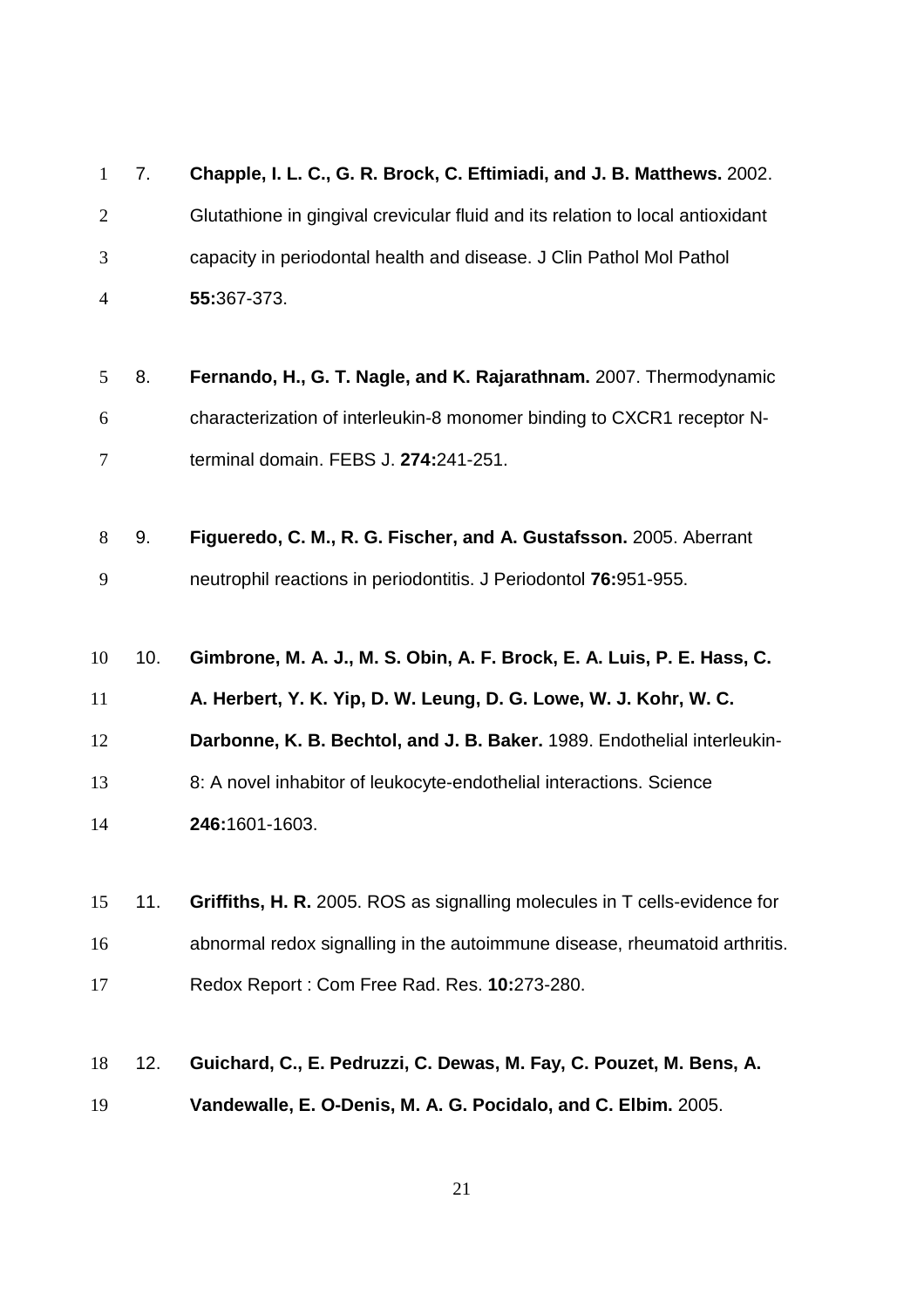| $\mathbf{1}$   |     | Interleukin-8-induced priming of neutrophil oxidative burst requires       |
|----------------|-----|----------------------------------------------------------------------------|
| $\overline{2}$ |     | sequential recruitment of NADPH oxidase components into lipid rafts. J     |
| 3              |     | Biol Chem 280:37021-37032.                                                 |
|                |     |                                                                            |
| $\overline{4}$ | 13. | Hebert, C. A., F. W. Luscinskas, J. M. Kiely, E. A. Luis, W. C.            |
| 5              |     | Darbonne, G. L. Bennett, C.C.Liu, M. S. Obin, G. M. A. Jr, and J. B.       |
| 6              |     | Baker. 1990. Endothelial and leukocytes forms of IL-8 conversion by        |
| 7              |     | thrombin and interactions with neutrophils J. Immun. 145:3033-3040.        |
|                |     |                                                                            |
| 8              | 14. | Hubers, A. R., S. L. Kunkei, R. F. Todd, and S. J. Weiss. 1991.            |
| 9              |     | Regulation of transendothelial neutrophil migration by endogeneous         |
| 10             |     | interleukin-8. Science 254:99-102.                                         |
|                |     |                                                                            |
| 11             | 15. | <b>Imamura, T.</b> 2003. The role of gingipains in the pathogenesis of     |
| 12             |     | periodontal disease. J Periodontol 74:111-118.                             |
|                |     |                                                                            |
| 13             | 16. | Malkowski, M. G., B. J. Lazar, P. H. Johnson, and B. F. B. Edwards.        |
| 14             |     | 1997. The amino-terminal residues in the crystal structure of connective   |
| 15             |     | tissue activating peptide-III (des 10) block the ELR chemotactic sequence. |
| 16             |     | J.Mol.Biol. 266:367-380.                                                   |
|                |     |                                                                            |
| 17             | 17. | Matthews, J.B., H. J. Wright, A. Roberts, N. Ling-Mountford, P. R.         |
| 18             |     | Cooper, and I. L. C. Chapple. 2007. Neutrophil hyper-responsiveness in     |
| 19             |     | periodontitis. J Dent Res 86:718-722                                       |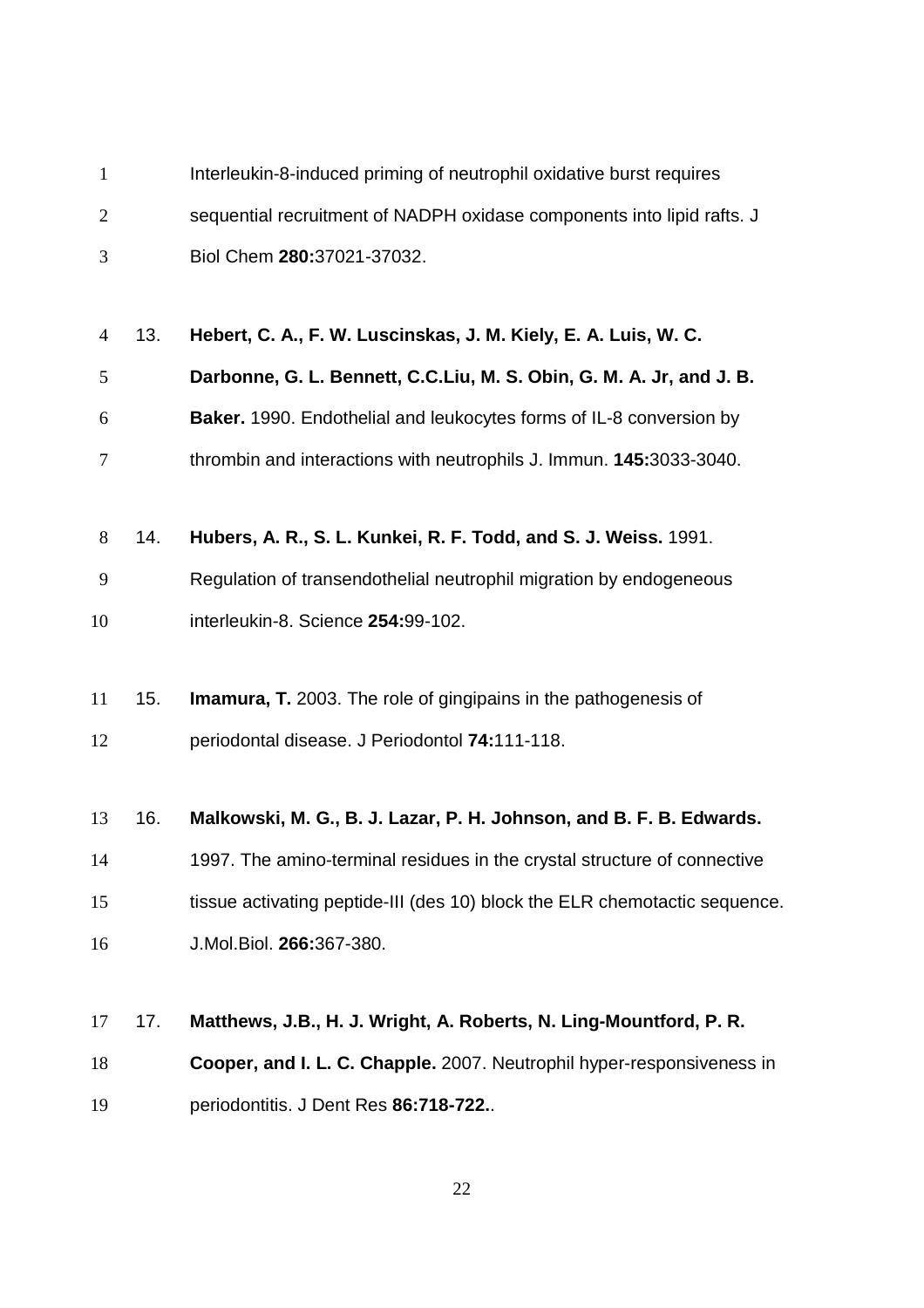| $\mathbf{1}$   | 18. | Matthews, J. B., H. J. Wright, A. Roberts, P. R. Cooper, and I. L. C.              |
|----------------|-----|------------------------------------------------------------------------------------|
| $\overline{2}$ |     | <b>Chapple.</b> 2007. Hyperactivity and reactivity of peripheral blood neutrophils |
| 3              |     | in chronic periodontitis. Clin Exp Immun 147:255-264.                              |
|                |     |                                                                                    |
| $\overline{4}$ | 19. | Mikolajczyk-Pawlinska, J., J. Travis, and J. Potempa. 1998. Modulation             |
| 5              |     | of interleukin-8 activity by gingipains from Porphyromonas gingivalis:             |
| 6              |     | implications for pathogenicity of periodontal disease. FEBS 440:282-286.           |
| 7              | 20. | Milward, M. R., I. L. C. Chapple, H. J. Wright, J. B. Matthews, and P. R.          |
| 8              |     | Cooper. 2007. Differential activation of NF-kB and gene expression in oral         |
| 9              |     | epithelial cells by periodontal pathogens. Clin Exp Immunol 148:307-324.           |
| 10             | 21. | Miyasaki, K. T. 1991. The neutrophill: mechanisms of controling                    |
| 11             |     | periodontol bacteria. J Periodontol 62:761-774.                                    |
| 12             | 22. | Nakagawa, H., S. Hainkeyama, A. Ikesu, and H. Miyai. 1991.                         |
| 13             |     | Generation of interleukin-8 by plasmin from AVLPR-interleukin-8, the               |
| 14             |     | human fibroblast-derived neutrophil chemotactic factor. FEBS 282:412-              |
| 15             |     | 414.                                                                               |
| 16             | 23. | Nourshargh, S., J. A. Perkins, H. J. Showell, K. Matsushima, T. J.                 |
| 17             |     | Williams, and P. D. Collins. 1992. A Comparative study of the neutrophil           |
| 18             |     | stimulation activity in vitro and pro-inflammatory properties in vivo of 72        |
| 19             |     | amino acid and 77 amino acid IL-8. J. Immun 148:106-111.                           |
|                |     |                                                                                    |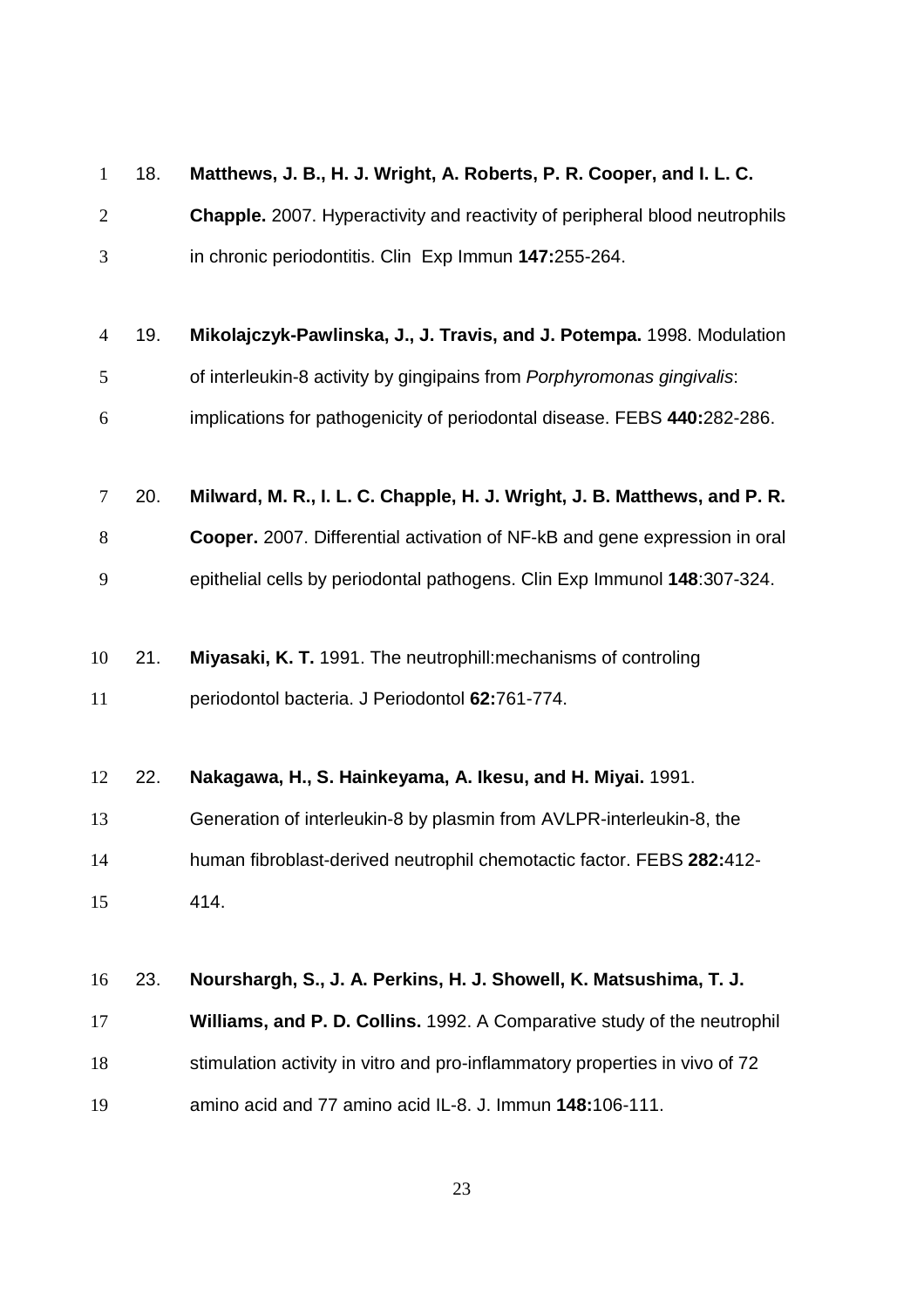|   | $1\quad 24.$ | Ohashi, K., M. Naruto, T. Nakaki, and E. Sano. 2003. Identification of   |  |  |  |  |
|---|--------------|--------------------------------------------------------------------------|--|--|--|--|
| 2 |              | Interleukin-8 converting enzyme as cathepsin L. Biochimica et Biophysica |  |  |  |  |
| 3 |              | Acta 1649:30-39.                                                         |  |  |  |  |

- 25. **Padrines, M., M. Wolf, A. Walz, and M. Baggiolini.** 1994. Interleukin-8 processing by neutrophil elastase, cathepsin G and proteinase-3. FEBS Lett **352:**231-235.
- 26. **Sai, J., G. Walker, J. Wikswo, and A. Richmond.** 2006. The IL sequence in the LLKIL motif in CXCR2 Is required for full ligand-induced activation of Erk, Akt, and chemotaxis in HL60 cells. J Biol Chem **281:**28135931- 28135941.
- 27. **Socransky, S. S., A. D. Haffajee, M. A. Cugini, C. Smith, and J. R. L. Kent.** 1998. Microbial complexes in sub-gingival plaque. J. Clin. Periodontol. **25:**134-144.
- 28. **Yang, K. K., B. G. Dorner, U. Merkel, B. Ryffel, C. S. tt, D. Golenbock,**

**M. W. Freeman, and R. S. Jack.** 2002. Neutrophil Influx in Response to a Peritoneal Infection with Salmonella Is Delayed in Lipopolysaccharide-

- Binding Protein or CD14-Deficient Mice. J Immun **169:** 4475–4480.
- 29. **Yun, P. L. W., A. A. Decarlo, and N. Hunter.** 1999. Modulation of major histocompatibility complex protein expression by human gama interferon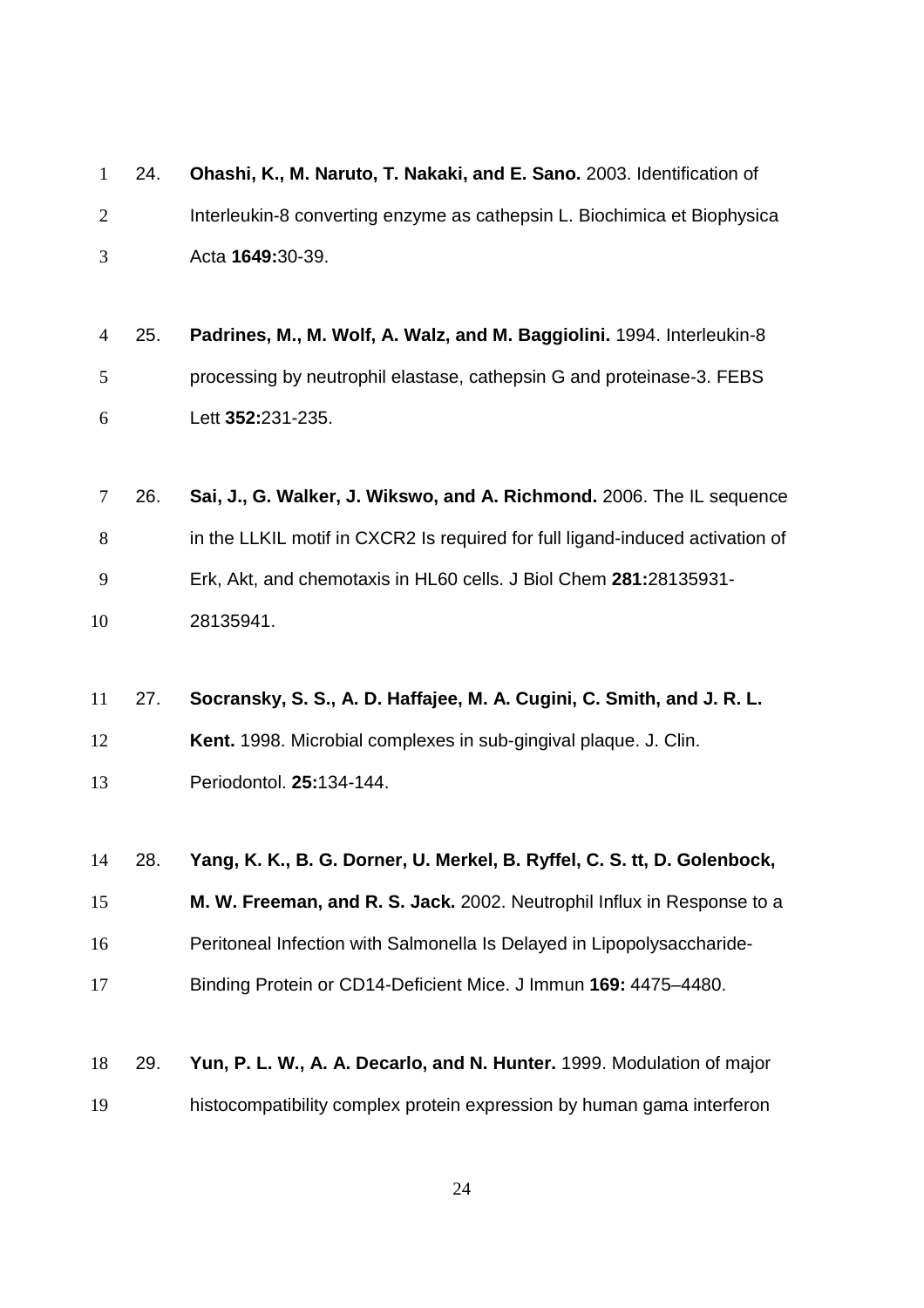|                | mediated by cysteine proteinase-adhesion polyproteins of <i>Porphyromonas</i> |
|----------------|-------------------------------------------------------------------------------|
| 2              | gingivalis. Infec Immun 67:2986-2995.                                         |
| 3              |                                                                               |
| $\overline{4}$ |                                                                               |
| 5              |                                                                               |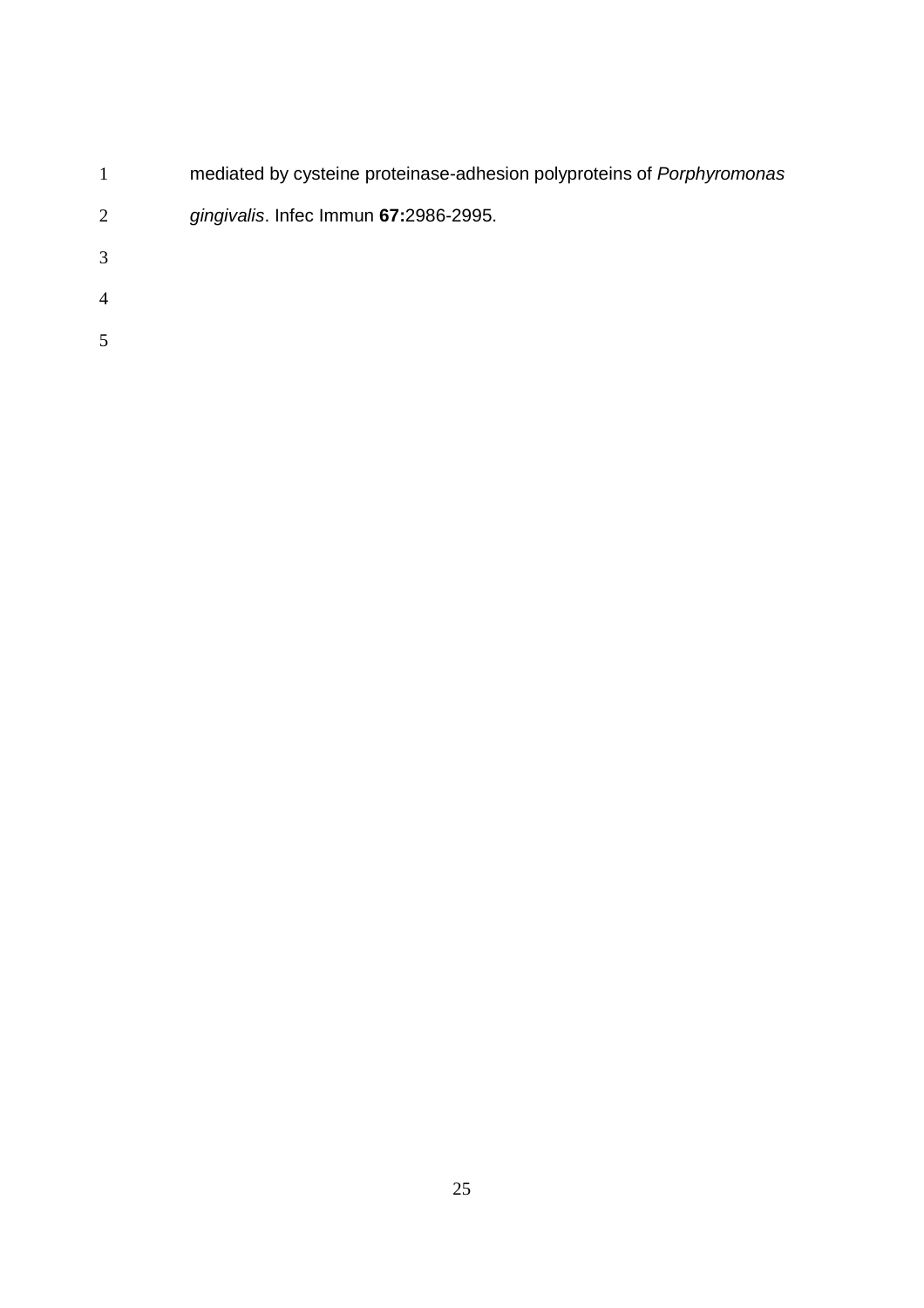## 1 **TABLE 1**

Gingipain treatment of IL-8-77 and IL-8-72 released several amino terminal peptides as determined by MS/MS. The table documents peptide mass to charge (m/z) ratios, amino acid positions and sequences of peptides released post-Kgp treatment of IL-8-77.

6

7

| $IL-8$<br>isoform | Gingipain<br>treatment | m/z      | <b>Start</b> | End | Sequence        |
|-------------------|------------------------|----------|--------------|-----|-----------------|
|                   | Rgp                    | 555.7020 | 1            | 5   | <b>AVLPR</b>    |
| IL-8-77           |                        | 703.8212 | 6            | 11  | <b>SAKELR</b>   |
|                   | Kgp                    | 842.0352 | 1            | 8   | <b>AVLPRSAK</b> |
|                   | Rgp                    | 703.4097 | 1            | 6   | <b>SAKELR</b>   |
| IL-8-72           | Kgp                    | 305.1819 | 1            | 3   | <b>SAK</b>      |
|                   |                        | 1135.4   | 4            | 11  | <b>ELRCQCIK</b> |
|                   |                        | 498.5    | 12           | 15  | <b>TYSK</b>     |
|                   |                        |          |              |     |                 |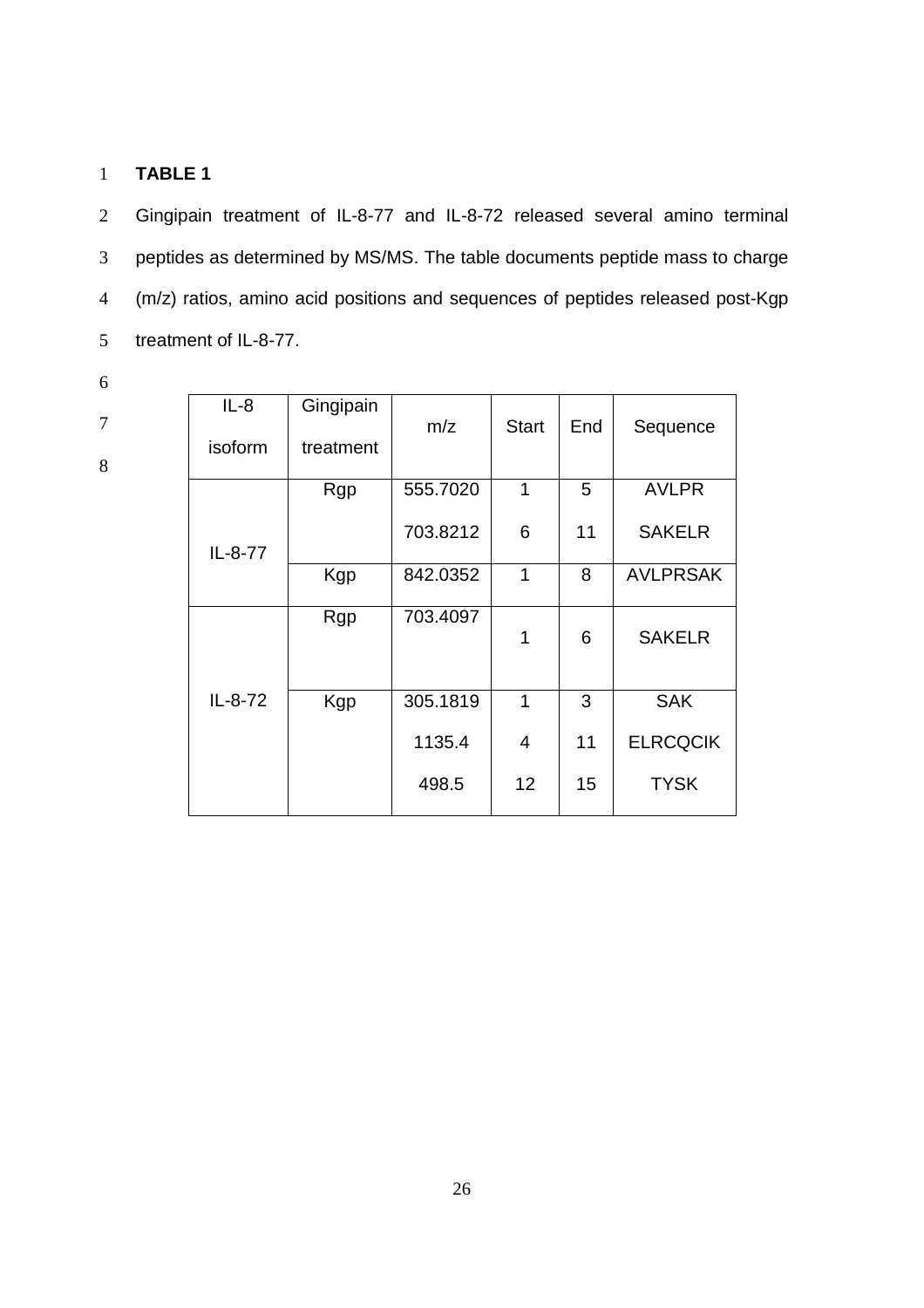### **FIGURE LEGENDS**

**FIG. 1. N-terminal amino acid sequence of IL-8 and possible Rgp and Kgp cleavage sites.** IL-8-77 has a five amino acid extended peptide sequence to IL-8-72. Rgp has specific amino peptidase activity to R-X peptide bonds and Kgp has specific amino peptidase activity to K-X peptide bonds.

**FIG. 2. Gingipain treatment increases chemotactic activity of IL-8-77 towards dHL60 cells and neutrophils.** IL-8 isoforms of 72 and 77 amino acid long peptides were treated with 10mM cysteine activated Kgp or Rgp for 30 min. 10 Chemotaxis (corrected for background) of  $1 \times 10^5$  dHL60 cells through a 2 $\mu$ m filter towards Kgp (A) and Rgp (B) treated or untreated IL-8 isoforms was observed for 12 90 min in a multiwell chemotaxis chamber. Specific chemotaxis of  $1 \times 10^5$  primary neutrophils towards Kgp (C) and Rgp (D) treated IL-8 isoforms through a 5µm filter was observed for 90 min in multiwell chemotaxis chamber. Cell counts in the lower wells were taken by flow cytometry and are expressed as mean cell 16 number migrated  $\pm$  S.E.M, where n=3 independent experiments performed in triplicate. \* p<0.01, \*\* p<0.001 and NS = not significant using Tukey's multiple comparison test.

**FIG. 3. Major IL-8 peptides released from gingipain treatment of IL-8-77 are responsible for enhanced chemotactic activity of dHL60 cells and primary neutrophils.** IL-8 isoforms of 72 and 77 amino acid long peptides were treated with 10mM cysteine activated Kgp or Rgp for 30 min. After neutralisation of gingipains, resultant peptides were subsequently incubated with neutralising anti-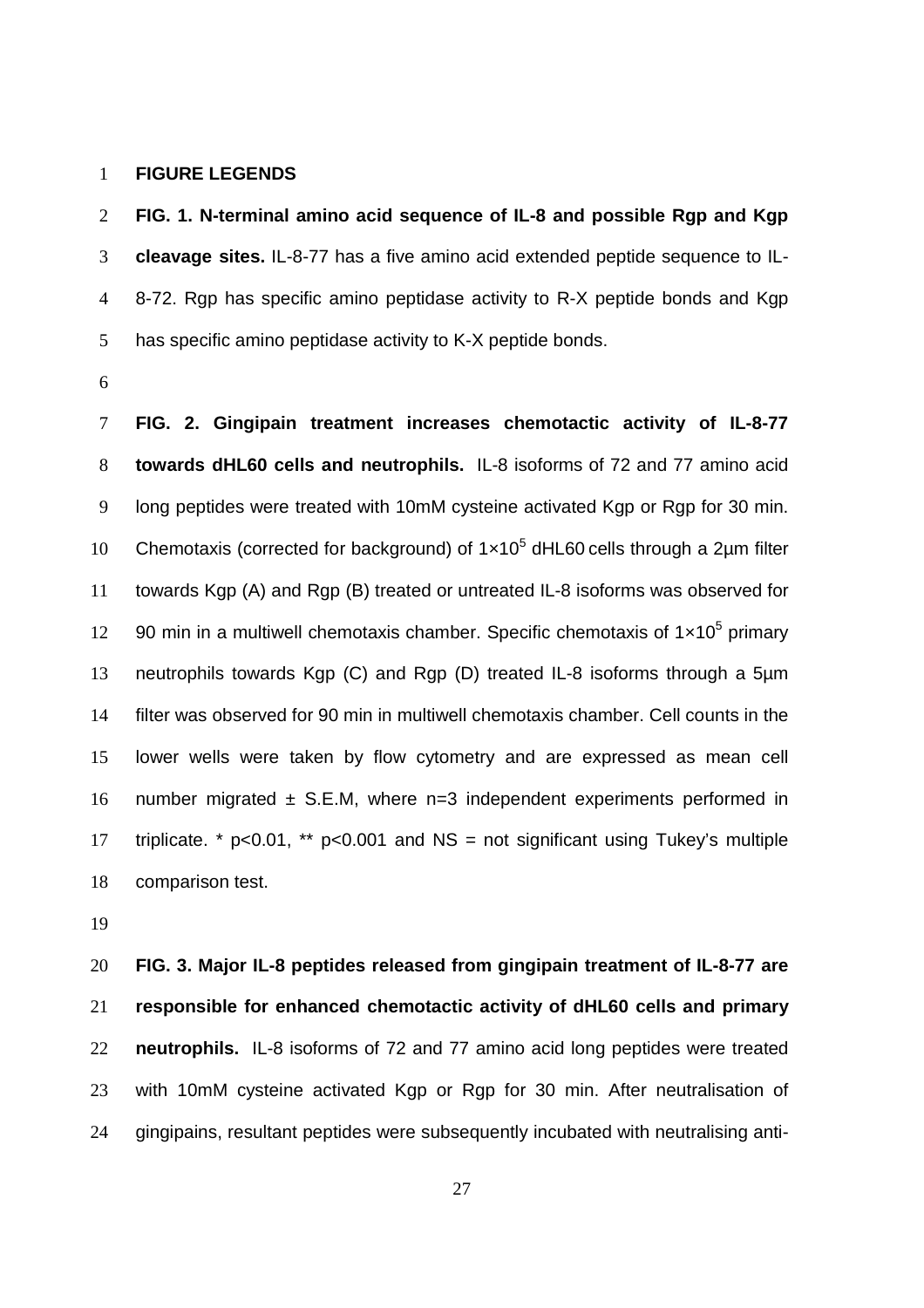I IL-8. Chemotaxis (corrected for background) of  $1 \times 10^5$  dHL60 cells through a 2 $\mu$ m filter towards Kgp-treated-IL-8-77 and Kgp-treated-IL-8-77 + IL-8 neutralised isoforms (A) or Rgp-treated-IL-8-77 and Rgp-treated-IL-8-77 + IL-8 neutralised isoforms (B) was observed for 90 min in a multiwell chemotaxis chamber. 5 Specific chemotaxis of  $1 \times 10^5$  primary neutrophils towards Kgp-treated-IL-8-77 and Kgp-treated-IL-8-77 + IL-8 neutralised isoforms (C) and Rgp-treated-IL-8-77 and Rgp-treated-IL-8-77 + IL-8 neutralised isoforms (D) through a 5µm filter was observed for 90 min in a multiwell chemotaxis chamber. Cell counts in the lower wells were taken by flow cytometry and are expressed as mean cell number 10 migrated  $\pm$  S.E.M, where n=3 independent experiments performed in triplicate. \*\* p<0.001 using Tukey's multiple comparison test.

**FIG. 4. Gingipain treatment enhances the priming effect of IL-8-77 on neutrophils.** Neutrophils (5x10<sup>5</sup>) were primed with (a) Rgp-treated or untreated IL-8 isoforms or (B) Kgp- treated or untreated IL-8 isoforms for 10min prior to 16 stimulation with 1µM fMLP. Mean peak (RLU± S.E.M., n=9) chemiluminescence generated by neutrophils was recorded. Significant differences were calculated (\* 18 p<0.05) using Tukey's multiple comparison test. NS= not significant.

## **Fig. 5: Schematic representation of gingipain modulated IL-8 response.** Pg

stimulates production of host pro-inflammatory mediators including IL-8. IL-8-77 secreted by host epithelial cells can be cleaved into more active, truncated forms. Collectively with IL-8-72, these truncated forms may recruit more neutrophils to the site of infections and also prime their activation which may contribute to the